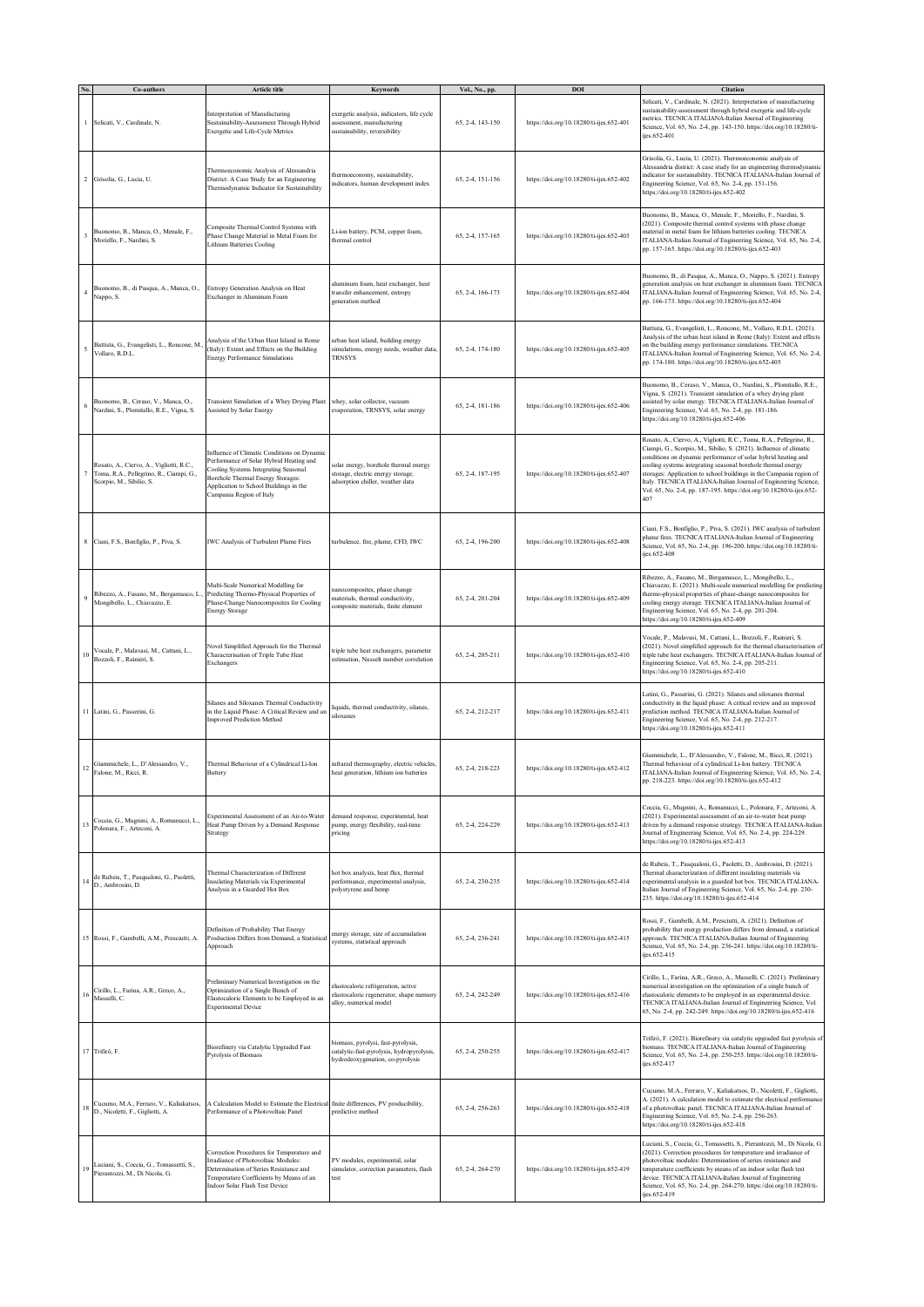|    | 20 Bamoshmoosh, A., Valenti, G.                                                                       | Constant-Volume Vapor-Liquid Equilibrium<br>for Thermal Energy Storage: Proposal of a<br>New Storage System for Concentrated Solar<br>Power Plants                                                                                 | thermal energy storage, concentrated<br>solar power plants, vapor-liquid<br>equilibria, corresponding state principle | 65, 2-4, 271-278 | https://doi.org/10.18280/ti-ijes.652-420 | Bamoshmoosh, A., Valenti, G. (2021). Constant-volume vapor-<br>liquid equilibrium for thermal energy storage: Proposal of a new<br>storage system for concentrated solar power plants. TECNICA<br>ITALIANA-Italian Journal of Engineering Science, Vol. 65, No. 2-4,<br>pp. 271-278. https://doi.org/10.18280/ti-ijes.652-420                                                                                        |
|----|-------------------------------------------------------------------------------------------------------|------------------------------------------------------------------------------------------------------------------------------------------------------------------------------------------------------------------------------------|-----------------------------------------------------------------------------------------------------------------------|------------------|------------------------------------------|----------------------------------------------------------------------------------------------------------------------------------------------------------------------------------------------------------------------------------------------------------------------------------------------------------------------------------------------------------------------------------------------------------------------|
| 21 | Pedrazzi, S., Morini, E., Nasti, M.,<br>Pizzileo, S., Muscio, A., Tartarini, P.                       | Increasing the Sustainability of a Fruits and<br>Vegetables Market in South of Italy Through<br>Combined Solar Power Production and<br><b>Byproducts Valorization</b>                                                              | byproducts, energy policy, food waste,<br>solar energy, sustainability                                                | 65, 2-4, 279-284 | https://doi.org/10.18280/ti-ijes.652-421 | Pedrazzi, S., Morini, E., Nasti, M., Pizzileo, S., Muscio, A.,<br>Tartarini, P. (2021). Increasing the sustainability of a fruits and<br>egetables market in south of Italy through combined solar power<br>production and byproducts valorization. TECNICA ITALIANA-<br>talian Journal of Engineering Science, Vol. 65, No. 2-4, pp. 279-<br>284. https://doi.org/10.18280/ti-ijes.652-421                          |
| 22 | Stefano, A., Roberta, A., Gagliano, A.,<br>Sciuto, G.                                                 | Opportunity for Revamping/Repowering of a<br>Large Photovoltaic Plant in Sicily, a Case<br>Study                                                                                                                                   | photovoltaic plant, revamping,<br>investments, incentives                                                             | 65, 2-4, 285-291 | https://doi.org/10.18280/ti-ijes.652-422 | Stefano, A., Roberta, A., Gagliano, A., Sciuto, G. (2021).<br>Opportunity for revamping/repowering of a large photovoltaic plant<br>in Sicily, a case study. TECNICA ITALIANA-Italian Journal of<br>Engineering Science, Vol. 65, No. 2-4, pp. 285-291.<br>https://doi.org/10.18280/ti-ijes.652-422                                                                                                                  |
| 23 | Branchetti, S., Petrovich, C., Nigliaccio,<br>G., Paolucci, F.                                        | The Lockdown and Smart Working Effects on<br>Electric Energy Consumption: The Analysis<br>for a Group of Employees                                                                                                                 | electric consumption, energy, load curve,<br>lockdown, smart working                                                  | 65, 2-4, 292-299 | https://doi.org/10.18280/ti-ijes.652-423 | Branchetti, S., Petrovich, C., Nigliaccio, G., Paolucci, F. (2021). The<br>lockdown and smart working effects on electric energy consumption:<br>The analysis for a group of employees. TECNICA ITALIANA-Italian<br>lournal of Engineering Science, Vol. 65, No. 2-4, pp. 292-299.<br>https://doi.org/10.18280/ti-ijes.652-423                                                                                       |
| 24 | Stabile, L., Pacitto, A., Buonanno, G.,<br>Dell'Isola, M.                                             | Ventilation System Operation to Minimize the SARS-CoV-2, schools, ventilation,<br>COVID-19 Airborne Transmission in Schools infection risk assessment, indoor                                                                      |                                                                                                                       | 65, 2-4, 300-306 | https://doi.org/10.18280/ti-ijes.652-424 | Stabile, L., Pacitto, A., Buonanno, G., Dell'Isola, M. (2021).<br>/entilation system operation to minimize the COVID-19 airborne<br>transmission in schools. TECNICA ITALIANA-Italian Journal of<br>Engineering Science, Vol. 65, No. 2-4, pp. 300-306.<br>https://doi.org/10.18280/ti-ijes.652-424                                                                                                                  |
| 25 | D'Alessandro, V., Falone, M.,<br>Giammichele, L., Ricci, R.                                           | Impact of Sodium Chloride Crystallization on<br><b>Saliva Droplets Spreading</b>                                                                                                                                                   | saliva droplets, crystallization kinetics,<br>population balance equation, Eulerian-<br>Lagrangian modeling           | 65, 2-4, 307-311 | https://doi.org/10.18280/ti-ijes.652-425 | D'Alessandro, V., Falone, M., Giammichele, L., Ricci, R. (2021).<br>Impact of sodium chloride crystallization on saliva droplets<br>spreading. TECNICA ITALIANA-Italian Journal of Engineering<br>Science, Vol. 65, No. 2-4, pp. 307-311. https://doi.org/10.18280/ti-<br>ijes 652-425                                                                                                                               |
| 26 | Longo, S.S., Cellura, M., Cusenza, M.A.,<br>Guarino, F., Marotta, I.                                  | Selecting Insulating Materials for Building<br>Envelope: A Life Cycle Approach                                                                                                                                                     | building envelope, embodied energy,<br>greenhouse gas emission, life cycle<br>assessment                              | 65, 2-4, 312-316 | https://doi.org/10.18280/ti-ijes.652-426 | .ongo, S.S., Cellura, M., Cusenza, M.A., Guarino, F., Marotta, I.<br>(2021). Selecting insulating materials for building envelope: A life<br>cycle approach. TECNICA ITALIANA-Italian Journal of<br>Engineering Science, Vol. 65, No. 2-4, pp. 312-316.<br>https://doi.org/10.18280/ti-ijes.652-426                                                                                                                  |
|    | 27 Balocco, C., Petrone, G.L.                                                                         | Microclimatic and Ventilation Conditions in<br>Existing Healthcare Facilities. A Study in the<br>Waiting Room-Testing Centre of a Florentine<br>Historic Hospital                                                                  | xperimental monitoring, CFD,<br>ventilation effectiveness, people health,<br>historic hospital                        | 65, 2-4, 317-323 | https://doi.org/10.18280/ti-ijes.652-427 | Balocco, C., Petrone, G.L. (2021). Microclimatic and ventilation<br>onditions in existing healthcare facilities. A study in the waiting<br>com-testing centre of a Florentine historic hospital. TECNICA<br>ITALIANA-Italian Journal of Engineering Science, Vol. 65, No. 2-4,<br>pp. 317-323. https://doi.org/10.18280/ti-ijes.652-427                                                                              |
| 28 | Costanzo, V., Evola, G., Gagliano, A.,<br>Marletta, L., Nocera, F.                                    | Hygrothermal Analysis of CLT-Based Retrofit<br>Strategy of Existing Wall Assemblies<br>According to EN 13788 Standard                                                                                                              | CLT panels, EN 13788 Standard,<br>hygrothermal analysis, walls retrofit<br>solutions                                  | 65, 2-4, 324-329 | https://doi.org/10.18280/ti-ijes.652-428 | Costanzo, V., Evola, G., Gagliano, A., Marletta, L., Nocera, F.<br>(2021). Hygrothermal analysis of CLT-based retrofit strategy of<br>existing wall assemblies according to EN 13788 standard. TECNICA<br>ITALIANA-Italian Journal of Engineering Science, Vol. 65, No. 2-4,<br>pp. 324-329. https://doi.org/10.18280/ti-ijes.652-428                                                                                |
| 29 | Lops, C., Germano, N., Matera, S., D'<br>Alessandro, V., Montelpare, S.                               | CFD Modelling of Naturally Ventilated<br>Double Skin Façades: Comparisons among<br>2D and 3D Models                                                                                                                                | CFD, double skin façade, natural<br>convection, passive cooling, turbulence<br>model                                  | 65, 2-4, 330-336 | https://doi.org/10.18280/ti-ijes.652-429 | .ops, C., Germano, N., Matera, S., D'Alessandro, V., Montelpare,<br>S. (2021). CFD modelling of naturally ventilated Double Skin Faç<br>des: Comparisons among 2D and 3D models. TECNICA<br>ITALIANA-Italian Journal of Engineering Science, Vol. 65, No. 2-4,<br>pp. 330-336. https://doi.org/10.18280/ti-ijes.652-429                                                                                              |
| 30 | Emmi, G., Natali, A., Cesari, S., Fausti,<br>P., Bottarelli, M.                                       | Use of an Outdoor Swimming Pool as<br>Seasonal Heat Source in Heat Pump<br><b>Applications</b>                                                                                                                                     | swimming pool, renewable sources, heat<br>pump, TRNSYS, energy saving                                                 | 65, 2-4, 337-344 | https://doi.org/10.18280/ti-ijes.652-430 | Emmi, G., Natali, A., Cesari, S., Fausti, P., Bottarelli, M. (2021).<br>Jse of an outdoor swimming pool as seasonal heat source in heat<br>pump applications. TECNICA ITALIANA-Italian Journal of<br>Engineering Science, Vol. 65, No. 2-4, pp. 337-344.<br>https://doi.org/10.18280/ti-ijes.652-430                                                                                                                 |
| 31 | Ciampi, G., Spanodimitriou, Y.,<br>Mokhtari, N., Scorpio, M., Rosato, A.,<br>Almeida, M., Sibilio, S. | Improving the Passive Energy Performance of<br>the Buildings' Envelope in the Southern<br>European Area: A Study on the Integration of<br>a Tensile Material                                                                       | ensile façade, building energy<br>efficiency, second-skin façade, primary<br>energy saving, TRNSYS                    | 65, 2-4, 345-352 | https://doi.org/10.18280/ti-ijes.652-431 | Ciampi, G., Spanodimitriou, Y., Mokhtari, N., Scorpio, M., Rosato,<br>A., Almeida, M., Sibilio, S. (2021). Improving the passive energy<br>performance of the buildings' envelope in the southern European<br>area: A study on the integration of a tensile material. TECNICA<br>ITALIANA-Italian Journal of Engineering Science, Vol. 65, No. 2-4,<br>pp. 345-352. https://doi.org/10.18280/ti-ijes.652-431         |
| 32 | Zazzini, P., Di Crescenzo, A.,<br>Giammichele, R.                                                     | Numerical Analysis of the Performance of an<br>Innovative Daylighting System Named<br>Modified Double Light Pipe                                                                                                                   | light pipe, double light pipe, modified<br>double light pipe, daylight, undergroung<br>buildings                      | 65, 2-4, 353-360 | https://doi.org/10.18280/ti-ijes.652-432 | Zazzini, P., Di Crescenzo, A., Giammichele, R. (2021). Numerical<br>inalysis of the performance of an innovative daylighting system<br>named modified double light pipe. TECNICA ITALIANA-Italian<br>lournal of Engineering Science, Vol. 65, No. 2-4, pp. 353-360.<br>https://doi.org/10.18280/ti-ijes.652-432                                                                                                      |
|    | 33 Mutani, G., Todeschi, V., Beltramino, S.                                                           | How to Improve the Liveability in Cities: The<br>Effect of Urban Morphology and Greening on<br>Outdoor Thermal Comfort                                                                                                             | outdoor thermal comfort, urban<br>morphology, green roofs, vegetated<br>areas, neighborhood scale                     | 65, 2-4, 361-370 | https://doi.org/10.18280/ti-ijes.652-433 | Mutani, G., Todeschi, V., Beltramino, S. (2021). How to improve<br>the liveability in cities: The effect of urban morphology and greening<br>on outdoor thermal comfort. TECNICA ITALIANA-Italian Journal<br>of Engineering Science, Vol. 65, No. 2-4, pp. 361-370.<br>https://doi.org/10.18280/ti-ijes.652-433                                                                                                      |
| 34 | Mugnini, A., Coccia, G., Polonara, F.,<br>Arteconi, A.                                                | Variable-Load Heat Pumps: Impact of the<br>Design and Control Parameters on the Actual<br><b>Operation Conditions</b>                                                                                                              | variable-load heat pump, air-to-water<br>heat pump, control strategy, design<br>parameters, actual energy performance | 65, 2-4, 371-377 | https://doi.org/10.18280/ti-ijes.652-434 | Mugnini, A., Coccia, G., Polonara, F., Arteconi, A. (2021). Variable-<br>load heat pumps: Impact of the design and control parameters on the<br>actual operation conditions. TECNICA ITALIANA-Italian Journal of<br>Engineering Science, Vol. 65, No. 2-4, pp. 371-377.<br>https://doi.org/10.18280/ti-ijes.652-434                                                                                                  |
| 35 | d'Adamo, A., Corda, G., Fontanesi, S.,<br>Borghi, M.                                                  | On the Effect of Complex Permeability and<br>Thermal Material Properties for 3D-CFD<br>Simulation of PEM Fuel Cells                                                                                                                | PEM fuel cells, CFD, non-isotropic<br>properties, thermal contact resistance                                          | 65, 2-4, 378-385 | https://doi.org/10.18280/ti-ijes.652-435 | d'Adamo, A., Corda, G., Fontanesi, S., Borghi, M. (2021). On the<br>effect of complex permeability and thermal material properties for<br>3D-CFD simulation of PEM fuel cells. TECNICA ITALIANA-Italian<br>lournal of Engineering Science, Vol. 65, No. 2-4, pp. 378-385.<br>https://doi.org/10.18280/ti-ijes.652-435                                                                                                |
| 36 | Greppi, A., Battaglia, L., Clarich, A.,<br>Russo, R., Wen, Z.L., Nobile, E.                           | CFD-Based Safety Assessment of a Novel<br>Concept of a CNG Ship                                                                                                                                                                    | CNG, natural gas, CFD, safety, ship                                                                                   | 65, 2-4, 386-390 | https://doi.org/10.18280/ti-ijes.652-436 | Greppi, A., Battaglia, L., Clarich, A., Russo, R., Wen, Z.L., Nobile,<br>E. (2021). CFD-based safety assessment of a novel concept of a<br>CNG ship. TECNICA ITALIANA-Italian Journal of Engineering<br>Science, Vol. 65, No. 2-4, pp. 386-390. https://doi.org/10.18280/ti-<br>ijes.652-436                                                                                                                         |
| 37 | Cirillo, L., Farina, A.R., Greco, A.,<br>Masselli, C., Scarpa, F., Tagliafico, L.A.                   | Toward the First Italian Elastocaloric Device:<br>Projecting and Developing Steps                                                                                                                                                  | refrigeration, elasto-caloric, shape-<br>nemory-alloy, prototype, sustainable,<br>cooling                             | 65, 2-4, 391-400 | https://doi.org/10.18280/ti-ijes.652-437 | Cirillo, L., Farina, A.R., Greco, A., Masselli, C., Scarpa, F.,<br>Tagliafico, L.A. (2021). Toward the first Italian elastocaloric device:<br>Projecting and developing steps. TECNICA ITALIANA-Italian<br>lournal of Engineering Science, Vol. 65, No. 2-4, pp. 391-400.<br>https://doi.org/10.18280/ti-ijes.652-437                                                                                                |
|    | 38 Rosati, L., Spena, A., Quattrocchi, F.                                                             | Application of the ITS-UCD Model for the<br>Assessment of CO2 Compression and<br>Transport Costs for the Simeri Crichi -<br>Botricello1 Route in a Theoretical CCS<br>Retrofit Project of the Simeri Crichi Thermal<br>Power Plant | carbon capture and storage, power<br>plants, greenhouse gasses, cost<br>issessment                                    | 65, 2-4, 401-408 | https://doi.org/10.18280/ti-ijes.652-438 | Rosati, L., Spena, A., Quattrocchi, F. (2021). Application of the ITS-<br>UCD model for the assessment of CO2 compression and transport<br>costs for the Simeri Crichi - botricello1 route in a theoretical CCS<br>retrofit project of the Simeri Crichi thermal power plant. TECNICA<br>ITALIANA-Italian Journal of Engineering Science, Vol. 65, No. 2-4,<br>pp. 401-408. https://doi.org/10.18280/ti-ijes.652-438 |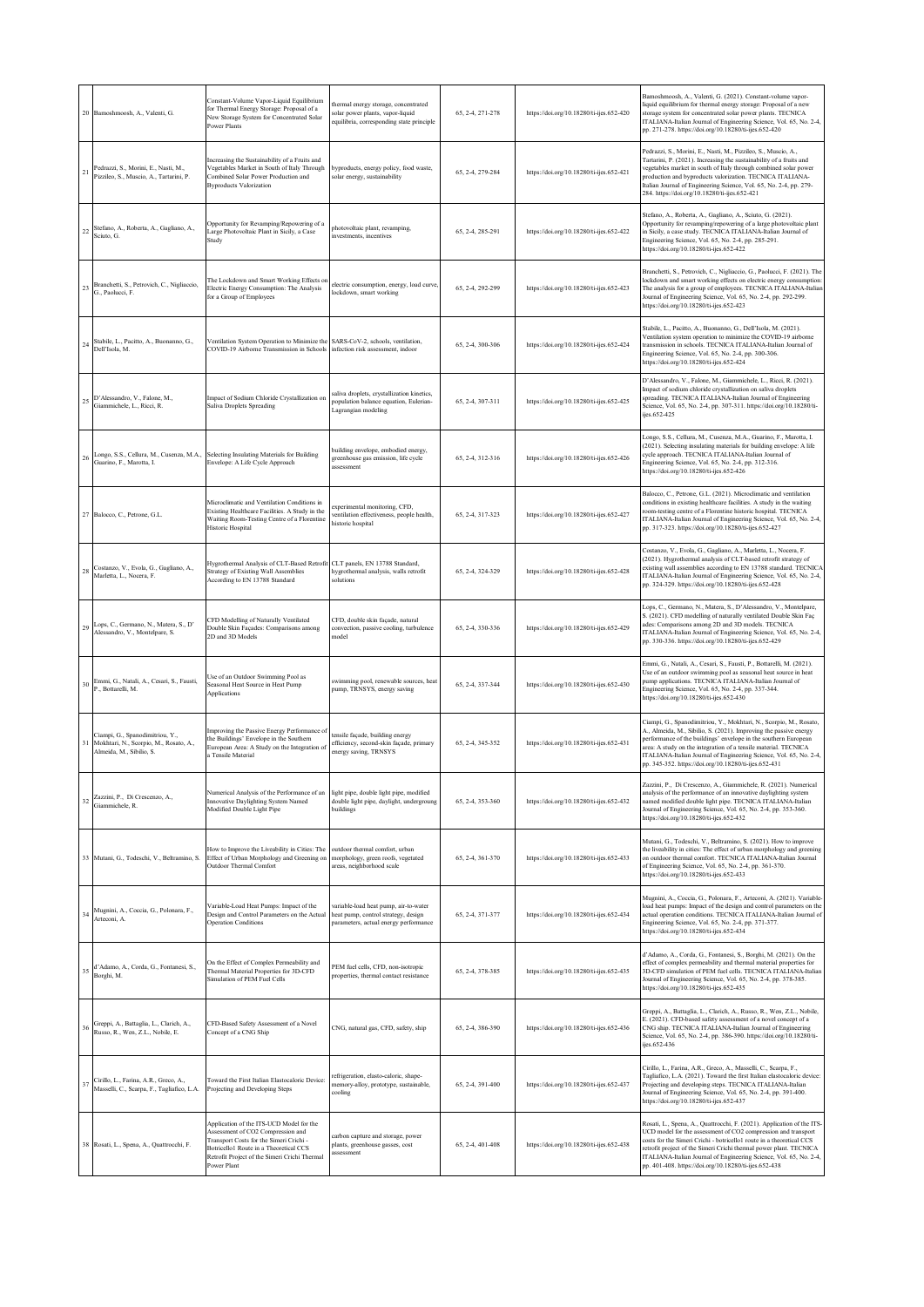| 39 | Borelli, D., Devia, F., Schenone, C.,<br>Silenzi, F., Sollai, F., Tagliafico, L.A.                                                                          | A Methodology for Assessing Environmental<br>Benefits from LNG Transition: The Case of<br>Regione Sardegna                                                                                                                 |                                                                                                                                                                                                            | 65, 2-4, 409-413 | https://doi.org/10.18280/ti-ijes.652-439 | Borelli, D., Devia, F., Schenone, C., Silenzi, F., Sollai, F., Tagliafico,<br>L.A. (2021). A methodology for assessing environmental benefits<br>from LNG transition: The case of Regione Sardegna. TECNICA<br>ITALIANA-Italian Journal of Engineering Science, Vol. 65, No. 2-4,<br>pp. 409-413. https://doi.org/10.18280/ti-ijes.652-439                                                                                       |
|----|-------------------------------------------------------------------------------------------------------------------------------------------------------------|----------------------------------------------------------------------------------------------------------------------------------------------------------------------------------------------------------------------------|------------------------------------------------------------------------------------------------------------------------------------------------------------------------------------------------------------|------------------|------------------------------------------|----------------------------------------------------------------------------------------------------------------------------------------------------------------------------------------------------------------------------------------------------------------------------------------------------------------------------------------------------------------------------------------------------------------------------------|
|    | 40 Ottaviani, M., Giammichele, L., Ricci, R.                                                                                                                | Design, Assembly and Testing of a Mobile<br>Laboratory Based on a VTOL Scale<br>Motorglider                                                                                                                                | vertical take-off and landing (VTOL),<br>tilt-rotor motor glider, fixed wing, mobile<br>laboratory, convertible UAV                                                                                        | 65, 2-4, 414-421 | https://doi.org/10.18280/ti-ijes.652-440 | Ottaviani, M., Giammichele, L., Ricci, R. (2021). Design, assembly<br>and testing of a mobile laboratory based on a VTOL Scale<br>motorglider. TECNICA ITALIANA-Italian Journal of Engineering<br>Science, Vol. 65, No. 2-4, pp. 414-421. https://doi.org/10.18280/ti-<br>ijes.652-440                                                                                                                                           |
|    | 41 Falconi, P.                                                                                                                                              | The Evaluation of Energy Efficiency Policies<br>in the Building Sector: A Regional Analysis<br>Based on the Stochastic Frontier Approach<br>and on the Energy Environmental Kuznets<br>Curve (EKC) and Policy Implications | building sector, energy efficiency, energy<br>environmental Kuznets curve, panel<br>data, stochastic frontier analysis                                                                                     | 65, 2-4, 422-432 | https://doi.org/10.18280/ti-ijes.652-441 | Falconi, P. (2021). The evaluation of energy efficiency policies in the<br>building sector: A regional analysis based on the stochastic frontier<br>approach and on the energy environmental Kuznets curve (EKC)<br>and policy implications. TECNICA ITALIANA-Italian Journal of<br>Engineering Science, Vol. 65, No. 2-4, pp. 422-432.<br>https://doi.org/10.18280/ti-ijes.652-441                                              |
|    | 42 Meena, O.P.                                                                                                                                              | Influence of Injection/Suction on Mixed<br>Convection Flow Across a Vertical Cone<br>Saturated Porous Medium with Double<br>Dispersion and Chemical Reaction Effects                                                       | mixed convection, vertical cone.<br>injection/suction effect, double<br>dispersion effect, chemical reaction<br>effect, bivariate Chebyshev spectral<br>collocation quasi-linearization method<br>(BSCQLM) | 65, 2-4, 433-441 | https://doi.org/10.18280/ti-ijes.652-442 | Meena, O.P. (2021). Influence of injection/suction on mixed<br>convection flow across a vertical cone saturated porous medium with<br>double dispersion and chemical reaction effects. TECNICA<br>ITALIANA-Italian Journal of Engineering Science, Vol. 65, No. 2-4,<br>pp. 433-441. https://doi.org/10.18280/ti-ijes.652-442                                                                                                    |
|    | Sarma, G.V.S., Bharathi, P.B., Murty,<br>43 J.V.S., Raju, G.M.J., Ramesh, K.V.,<br>Sarma, C.B.                                                              | Improvements in Recovery Efficiencies of<br>Phenols from Phenol Fraction Using Two-<br>Stage Alkali Treatment                                                                                                              | coke oven byproduct, dephenolized<br>phenol, phenol fraction                                                                                                                                               | 65, 2-4, 442-445 | https://doi.org/10.18280/ti-ijes.652-443 | Sarma, G.V.S., Bharathi, P.B., Murty, J.V.S., Raju, G.M.J., Ramesh<br>K.V., Sarma, C.B. (2021). Improvements in recovery efficiencies of<br>phenols from phenol fraction using two-stage alkali treatment.<br>TECNICA ITALIANA-Italian Journal of Engineering Science, Vol.<br>65, No. 2-4, pp. 442-445. https://doi.org/10.18280/ti-ijes.652-443                                                                                |
|    | Sarma, G.V.S., Bharathi, P.B., Murty,<br>44 J.V.S., Raju, G.M.J., Ramesh, K.V.,<br>Sarma, C.B.                                                              | A Comparative Study of Natural Convective<br>Transfer in Rectangular and Square Geometry<br>Micro Fins                                                                                                                     | free convection, buoyancy force, EDM,<br>square, rectangular                                                                                                                                               | 65, 2-4, 446-449 | https://doi.org/10.18280/ti-ijes.652-444 | Deepa, D., Thanigaivelan, R., Gunasekaran, K., Praveenkumar, S.<br>(2021). A comparative study of natural convective transfer in<br>rectangular and square geometry micro fins. TECNICA ITALIANA-<br>Italian Journal of Engineering Science, Vol. 65, No. 2-4, pp. 446-<br>449. https://doi.org/10.18280/ti-ijes.652-444                                                                                                         |
|    | 45 D'Auria, F., Aksan, N., Glaeser, H.                                                                                                                      | Physical Phenomena in Nuclear Thermal<br>Hydraulics and Current Status                                                                                                                                                     | phenomena in nuclear thermal-<br>hydraulics, experiments, scaling,<br>numerical codes, nuclear reactor safety                                                                                              | 65, 1, 1-11      | https://doi.org/10.18280/ti-ijes.650101  | D'Auria, F., Aksan, N., Glaeser, H. (2021). Physical phenomena in<br>nuclear thermal hydraulics and current status. TECNICA<br>ITALIANA-Italian Journal of Engineering Science, Vol. 65, No. 1,<br>pp. 1-11. https://doi.org/10.18280/ti-ijes.650101                                                                                                                                                                             |
| 46 | Cesari, S., Natali, A., Larwa, B., Baccega<br>E., Boschetti, M., Mainardi, E.,<br>Cavazzuti, M., Piazzi, A., Mangherini, G.<br>Vincenzi, D., Bottarelli, M. | A Heat Pump-Based Multi-source Renewable<br>Energy System for the Building Air<br>Conditioning: The IDEAS Project Experience                                                                                               | HVAC system, phase change materials,<br>hybrid PV panels, radiant floor,<br>enewable energy, shallow ground heat<br>exchangers                                                                             | 65, 1, 12-22     | https://doi.org/10.18280/ti-ijes.650102  | Cesari, S., Natali, A., Larwa, B., Baccega, E., Boschetti, M.,<br>Mainardi, E., Cavazzuti, M., Piazzi, A., Mangherini, G., Vincenzi,<br>D., Bottarelli, M. (2021). A heat pump-based multi-source<br>renewable energy system for the building air conditioning: The<br>IDEAS project experience. TECNICA ITALIANA-Italian Journal of<br>Engineering Science, Vol. 65, No. 1, pp. 12-22.<br>the://doi.org/10.18280/ti-jies.650102 |
|    | 47 Kosmatskiy, Y., Lychakov, V.                                                                                                                             | Simulation of Boiler Helical Inner Ribbing<br>Surface Tubular Working                                                                                                                                                      | HVAC system, phase change materials,<br>hybrid PV panels, radiant floor,<br>enewable energy, shallow ground heat<br>exchangers                                                                             | 65, 1, 23-25     | https://doi.org/10.18280/ti-ijes.650103  | Kosmatskiy, Y., Lychakov, V. (2021). Simulation of boiler helical<br>inner ribbing surface tubular working. TECNICA ITALIANA-Italian<br>Journal of Engineering Science, Vol. 65, No. 1, pp. 23-25.<br>https://doi.org/10.18280/ti-ijes.650103                                                                                                                                                                                    |
|    | 48 Kumar, V., Laddha, S., Aniket, Dogra, N                                                                                                                  | Image and Text Steganography Using<br>Convolutional Neural Network                                                                                                                                                         | steganography, Convolutional Neural<br>Network (CNN), Rectifier Linear Unit<br>(ReLU), LSB encoding, steganalysis,<br>Stego-object, H-net, R-net                                                           | 65, 1, 26-32     | https://doi.org/10.18280/ti-ijes.650104  | Kumar, V., Laddha, S., Aniket, Dogra, N. (2021). Image and text<br>steganography using convolutional neural network. TECNICA<br>ITALIANA-Italian Journal of Engineering Science, Vol. 65, No. 1,<br>pp. 26-32. https://doi.org/10.18280/ti-ijes.650104                                                                                                                                                                           |
| 49 | Sarma, G.V.S., Raju, P.R.S., Ramesh,<br>K.V., Raju, G.M.J.                                                                                                  | Recovery of Manganese from Ferromanganese<br>Slag by Leaching with Sulphuric Acid                                                                                                                                          | Manganese recovery, acid leaching,<br>ferromanganese slag                                                                                                                                                  | 65, 1, 33-35     | https://doi.org/10.18280/ti-ijes.650105  | Sarma, G.V.S., Raju, P.R.S., Ramesh, K.V., Raju, G.M.J. (2021).<br>Recovery of manganese from ferromanganese slag by leaching with<br>sulphuric acid. TECNICA ITALIANA-Italian Journal of Engineering<br>Science, Vol. 65, No. 1, pp. 33-35. https://doi.org/10.18280/ti-<br>ijes.650105                                                                                                                                         |
| 50 | Akinbo, B.J., Olajuwon, B.I., Osinuga,<br>I.A., Kuye, S.I.                                                                                                  | Effect of Chemical Reaction and Thermo-<br>Diffusion in an Electrically Conducting<br>Walters' B Fluid over a Vertical Stretching<br>Surface                                                                               | Generation\Absorption, Chemical<br>reaction, Thermo-diffusion, Similarity<br>Variables, Homotopy Analysis Method<br>(HAM)                                                                                  | 65, 1, 36-44     | https://doi.org/10.18280/ti-ijes.650106  | Akinbo, B.J., Olajuwon, B.I., Osinuga, I.A., Kuye, S.I. (2021).<br>Effect of chemical reaction and thermo-diffusion in an electrically<br>conducting Walters' B fluid over a vertical stretching surface.<br>TECNICA ITALIANA-Italian Journal of Engineering Science, Vol.<br>65, No. 1, pp. 36-44. https://doi.org/10.18280/ti-ijes.650106                                                                                      |
|    | 51 Kurniawan, A.                                                                                                                                            | Qualification of Contractor Towards<br>Construction Project in the City of<br>Banjarmasin, Indonesia                                                                                                                       | small business qualification, project<br>performance, person in-charge of<br>business agency (PJBU)                                                                                                        | 65, 1, 45-52     | https://doi.org/10.18280/ti-ijes.650107  | Kurniawan, A. (2021). Qualification of contractor towards<br>construction project in the city of Banjarmasin, Indonesia. TECNICA<br>ITALIANA-Italian Journal of Engineering Science, Vol. 65, No. 1,<br>pp. 45-52. https://doi.org/10.18280/ti-ijes.650107                                                                                                                                                                       |
| 52 | Piancastelli, L., Ferretti, P., Santi, G.M.,<br>Scaltrini, A., Cassani, S., Calzini, F.                                                                     | Critical Design Issues of Heavy Fuel APUs<br>Derived from Automotive Turbochargers. Part<br>1: Nominal Ambient Conditions                                                                                                  | APU, Hybrid turbochargers, Efficiency,<br>Mapping                                                                                                                                                          | 65, 1, 53-57     | https://doi.org/10.18280/ti-ijes.650108  | Piancastelli, L., Ferretti, P., Santi, G.M., Scaltrini, A., Cassani, S.,<br>Calzini, F. (2021). Critical design issues of heavy fuel apus derived<br>from automotive turbochargers. Part 1: Nominal ambient conditions<br>TECNICA ITALIANA-Italian Journal of Engineering Science, Vol.<br>65, No. 1, pp. 53-57. https://doi.org/10.18280/ti-ijes.650108                                                                         |
|    | 53 Greco, A., Farina, A.R., Masselli, C.                                                                                                                    | Caloric Solid-State Magnetocaloric Cooling:<br>Physical Phenomenon, Thermodynamic<br><b>Cycles and Materials</b>                                                                                                           | nagnetocaloric cooling, materials,<br>nagnetocaloric effect, curie temperature<br>hermodynamic cycles, active caloric<br>regenerator                                                                       | 65, 1, 58-66     | https://doi.org/10.18280/ti-ijes.650109  | Greco, A., Farina, A.R., Masselli, C. (2021). Caloric solid-state<br>magnetocaloric cooling: Physical phenomenon, thermodynamic<br>cycles and materials. TECNICA ITALIANA-Italian Journal of<br>Engineering Science, Vol. 65, No. 1, pp. 58-66.<br>https://doi.org/10.18280/ti-ijes.650109                                                                                                                                       |
|    | 54 Trifirò, F.                                                                                                                                              | Awards for the Chemical Industries in Italy,<br>from the Responsible Care Program,<br>Examples of Sustainable Development                                                                                                  | vastes, energy, water, biomass,<br>teaching, recycle, safety                                                                                                                                               | 65, 1, 67-73     | https://doi.org/10.18280/ti-ijes.650110  | Trifirò, F. (2021). Awards for the chemical industries in Italy, from<br>the responsible care program, examples of sustainable development.<br>TECNICA ITALIANA-Italian Journal of Engineering Science, Vol.<br>65, No. 1, pp. 67-73. https://doi.org/10.18280/ti-ijes.650110                                                                                                                                                    |
| 55 | Elmaryami, A.S.A., Khalid, H.M.B.,<br>Alamaria, A., Alashebe, O., Ali, S.S.,<br>Salem, A.S., Khaled, R.A., Mokhtar,<br>H.O.                                 | Determination the Corrosion Rate of Carbon<br>Steel (0.4%C) Due to Thermal Cycling, Oil<br>Cooled                                                                                                                          | hermal cycling, corrosion rate, heat<br>reatment, quenching, carbon steel, oil<br>cooled                                                                                                                   | 65, 1, 74-78     | https://doi.org/10.18280/ti-ijes.650111  | Elmaryami, A.S.A., Khalid, H.M.B., Alamaria, A., Alashebe, O., Ali,<br>S.S., Salem, A.S., Khaled, R.A., Mokhtar, H.O. (2021).<br>Determination the corrosion rate of carbon steel (0.4%C) due to<br>thermal cycling, oil cooled. TECNICA ITALIANA-Italian Journal of<br>Engineering Science, Vol. 65, No. 1, pp. 74-78.<br>https://doi.org/10.18280/ti-ijes.650111                                                               |
|    | D'Alessandro, V., Falone, M., Ricci, R.                                                                                                                     | On the Direct Computation of the Flow Field<br>Developing Around NACA 0012 Airfoil at<br>Moderate Reynolds Number                                                                                                          | omputational fluid dynamics,<br>OpenFOAM, direct numerical<br>simulation, compressible Navier-stokes<br>equations                                                                                          | 65, 1, 79-82     | https://doi.org/10.18280/ti-ijes.650112  | D'Alessandro, V., Falone, M., Ricci, R. (2021). On the direct<br>computation of the flow field developing around NACA 0012 airfoil<br>at moderate reynolds number. TECNICA ITALIANA-Italian Journal<br>of Engineering Science, Vol. 65, No. 1, pp. 79-82.<br>https://doi.org/10.18280/ti-ijes.650112                                                                                                                             |
| 57 | Todeschi, V., Beltramino, S., Jamous,<br>B.E., Mutani, G.                                                                                                   | Low-Energy Architecture for Sustainable<br>Neighborhoods                                                                                                                                                                   | energy simulation, sensitivity analysis,<br>energy-related variables, building shape,<br>urban form, local climate conditions,<br>outdoor thermal comfort                                                  | 65, 1, 83-92     | https://doi.org/10.18280/ti-ijes.650113  | Todeschi, V., Beltramino, S., Jamous, B.E., Mutani, G. (2021).<br>Low-energy architecture for sustainable neighborhoods. TECNICA<br>ITALIANA-Italian Journal of Engineering Science, Vol. 65, No. 1,<br>pp. 83-92. https://doi.org/10.18280/ti-ijes.650113                                                                                                                                                                       |
|    | 58 Singh, O., Arora, G., Sharma, V.K.                                                                                                                       | Energy-Exergy Analysis of Solarized Triple<br>Combined Cycle Having Intercooling,<br>Reheating and Waste Heat Utilization                                                                                                  | entral receiver, triple combined cycle,<br>R1233zd(E), HRSG, HRVG, energy-<br>exergy analysis                                                                                                              | 65, 1, 93-104    | https://doi.org/10.18280/ti-ijes.650114  | Singh, O., Arora, G., Sharma, V.K. (2021). Energy-exergy analysis<br>of solarized triple combined cycle having intercooling, reheating and<br>waste heat utilization. TECNICA ITALIANA-Italian Journal of<br>Engineering Science, Vol. 65, No. 1, pp. 93-104.<br>https://doi.org/10.18280/ti-ijes.650114                                                                                                                         |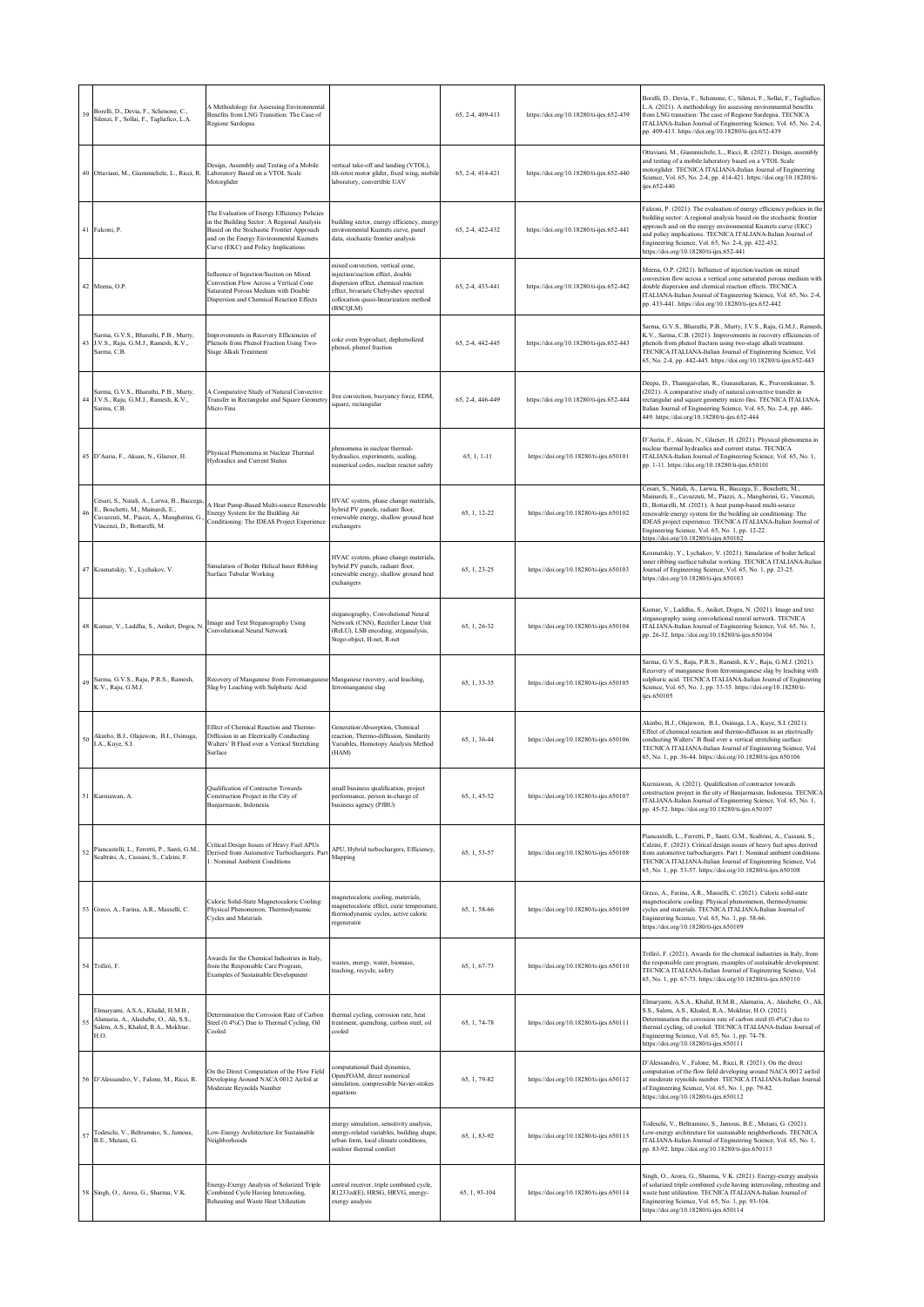| 59 | Kosmatskiy, Y., Fokin, N., Yakovleva,<br>K., Nikolenko, V., Barichko, B.,<br>Zakharov, S.               | Stress-Strain Behavior - Deformation Degree<br>Relationship Investigation of Alloy<br>CrNi60WTi                                                                                                  | cold deformation, cold rolling, nickel-<br>based alloys, CrNi60WTi, degree of<br>deformation, plasticity, mechanical<br>properties, deformation capacity, plastic<br>deformation | 65, 1, 105-107   | https://doi.org/10.18280/ti-ijes.650115  | Kosmatskiy, Y., Fokin, N., Yakovleva, K., Nikolenko, V., Barichko,<br>B., Zakharov, S. (2021). Stress-strain behavior - deformation degree<br>relationship investigation of alloy CrNi60WTi. TECNICA<br>ITALIANA-Italian Journal of Engineering Science, Vol. 65, No. 1,<br>pp. 105-107. https://doi.org/10.18280/ti-ijes.650115                                                                            |
|----|---------------------------------------------------------------------------------------------------------|--------------------------------------------------------------------------------------------------------------------------------------------------------------------------------------------------|----------------------------------------------------------------------------------------------------------------------------------------------------------------------------------|------------------|------------------------------------------|-------------------------------------------------------------------------------------------------------------------------------------------------------------------------------------------------------------------------------------------------------------------------------------------------------------------------------------------------------------------------------------------------------------|
|    | 60 Lemdani, S., Benbouhenni, H.                                                                         | Improving Voltage Stability of Electrical<br>Power System by Optimal Location of FACTS<br>Devices Using an Evolutionary Method                                                                   | FACTS, SVC, TCSC, SSSC,<br>STATCOM, UPFC, IEEE, GA,<br><b>STABILITY</b>                                                                                                          | 65, 1, 108-112   | https://doi.org/10.18280/ti-ijes.650116  | .emdani, S., Benbouhenni, H. (2021). Improving voltage stability of<br>electrical power system by optimal location of FACTS devices using<br>an evolutionary method. TECNICA ITALIANA-Italian Journal of<br>Engineering Science, Vol. 65, No. 1, pp. 108-112.<br>https://doi.org/10.18280/ti-ijes.650116                                                                                                    |
|    | 61 Sunnetci, H., Yilmaz, D.                                                                             | Investigation on Energy Consumption of an<br>Olympic Ice Rink and Sports Facility                                                                                                                | refrigeration systems, ice rink, energy<br>consumption analysis                                                                                                                  | 65, 1, 113-118   | https://doi.org/10.18280/ti-ijes.650117  | Sunnetci, H., Yilmaz, D. (2021). Investigation on energy<br>consumption of an Olympic ice rink and sports facility. TECNICA<br>ITALIANA-Italian Journal of Engineering Science, Vol. 65, No. 1,<br>pp. 113-118. https://doi.org/10.18280/ti-ijes.650117                                                                                                                                                     |
|    | 62 Habib, B.                                                                                            | Robust Direct Power Control of a DFIG Fed<br>by a Five- Level NPC Inverter Using Neural<br><b>SVPWM</b> Technique                                                                                | DFIG, WECS, SOSMC, DPC-SVPWM,<br>PI, NSVPWM                                                                                                                                      | 65, 1, 119-128   | https://doi.org/10.18280/ti-ijes.650118  | Habib, B. (2021). Robust direct power control of a DFIG fed by a<br>five- level NPC inverter using neural SVPWM technique. TECNICA<br>ITALIANA-Italian Journal of Engineering Science, Vol. 65, No. 1,<br>pp. 119-128. https://doi.org/10.18280/ti-ijes.650118                                                                                                                                              |
|    | 63 Olkha, A., Parmar, A., Dadheech, A.                                                                  | MHD Slip Flow for Casson Nano Fluid over a<br>Radically Surface with Zero Mass Flux at the<br>Surface, Non-liner Radiation and Temperature<br>Jump                                               | magnetic field, second order slip,<br>temperature jump, Casson nano-fluid,<br>radiation, nonlinear radiation malting<br>radially surface                                         | 65, 1, 129-142   | https://doi.org/10.18280/ti-ijes.650119  | Olkha, A., Parmar, A., Dadheech, A. (2021). MHD slip flow for<br>Casson nano fluid over a radically surface with zero mass flux at the<br>surface, non-liner radiation and temperature jump. TECNICA<br>ITALIANA-Italian Journal of Engineering Science, Vol. 65, No. 1,<br>pp. 129-142. https://doi.org/10.18280/ti-ijes.650119                                                                            |
| 64 | Freda, C., Vittoria, U.D., Fanelli, E.,<br>Cornacchia, G., Braccio, G.                                  | Thermodynamic analysis of biomass<br>gasification by different agents                                                                                                                            | biomass, char, equivalence ratio,<br>gasification, simulation, syngas                                                                                                            | 64, 2-4, 129-134 | https://doi.org/10.18280/ti-ijes.642-401 | Freda, C., Vittoria, U.D., Fanelli, E., Cornacchia, G., Braccio, G.<br>(2020). Thermodynamic analysis of biomass gasification by different<br>agents. TECNICA ITALIANA-Italian Journal of Engineering<br>Science, Vol. 64, No. 2-4, pp. 129-134. https://doi.org/10.18280/ti-<br>iies.642-401                                                                                                               |
|    | 65 Natali, A., Bottarelli, M., Fausti, P.                                                               | A methodology of energy optimization in<br>indoor swimming pool                                                                                                                                  | swimming pool, energy savings,<br>TRNSYS, dynamic analysis, energy<br>efficiency                                                                                                 | 64, 2-4, 135-142 | https://doi.org/10.18280/ti-ijes.642-402 | Natali, A., Bottarelli, M., Fausti, P. (2020). A methodology of<br>nergy optimization in indoor swimming pool. TECNICA<br>ITALIANA-Italian Journal of Engineering Science, Vol. 64, No. 2-4,<br>pp. 135-142. https://doi.org/10.18280/ti-ijes.642-402                                                                                                                                                       |
| 66 | Sposato, C., Catizzone, E., Romanelli, A.<br>Marsico, L., Barisano, D., Migliori, M.,<br>Cornacchia, G. | Phenol removal from water with carbons: An<br>experimental investigation                                                                                                                         | phenol, wastewater, activated carbons,<br>bio-char, adsorption                                                                                                                   | 64, 2-4, 143-148 | https://doi.org/10.18280/ti-ijes.642-403 | Sposato, C., Catizzone, E., Romanelli, A., Marsico, L., Barisano, D.<br>Migliori, M., Cornacchia, G. (2020). Phenol removal from water<br>with carbons: An experimental investigation. TECNICA ITALIANA-<br>Italian Journal of Engineering Science, Vol. 64, No. 2-4, pp. 143-<br>148. https://doi.org/10.18280/ti-ijes.642-403                                                                             |
| 67 | Rosato, A., Ciervo, A., Ciampi, G.,<br>Scorpio, M., Sibilio, S.                                         | Optimal configuration of a solar heating<br>system with seasonal thermal energy storage<br>serving a micro-scale Italian residential<br>district: Energy, environmental and economic<br>analyses | solar energy, district heating, borehole<br>thermal energy storage, storage design,<br>energy saving, TRNSYS                                                                     | 64, 2-4, 149-158 | https://doi.org/10.18280/ti-ijes.642-404 | Rosato, A., Ciervo, A., Ciampi, G., Scorpio, M., Sibilio, S. (2020).<br>Optimal configuration of a solar heating system with seasonal<br>hermal energy storage serving a micro-scale Italian residential<br>district: Energy, environmental and economic analyses. TECNICA<br>ITALIANA-Italian Journal of Engineering Science, Vol. 64, No. 2-4,<br>pp. 149-158. https://doi.org/10.18280/ti-ijes.642-404   |
|    | Cantore, G., Mattarelli, E., Rinaldini,<br>C.A., Scrignoli, F.                                          | Development of a 360 HP 2-stroke CI aircraft<br>engine                                                                                                                                           | 2-Stroke, aircraft, CFD, diesel, uniflow<br>scavenging                                                                                                                           | 64, 2-4, 159-166 | https://doi.org/10.18280/ti-ijes.642-405 | Cantore, G., Mattarelli, E., Rinaldini, C.A., Scrignoli, F. (2020).<br>Development of a 360 HP 2-stroke CI aircraft engine. TECNICA<br>ITALIANA-Italian Journal of Engineering Science, Vol. 64, No. 2-4,<br>pp. 159-166. https://doi.org/10.18280/ti-ijes.642-405                                                                                                                                          |
| 69 | Luciani, S., Coccia, G., Tomassetti, S.,<br>Pierantozzi, M., Di Nicola, G.                              | Use of an indoor solar flash test device to<br>estimate temperature and irradiance<br>corrections of photovoltaic modules                                                                        | flash test, I-V curve, minimization, OPC,<br><b>STC</b>                                                                                                                          | 64, 2-4, 167-172 | https://doi.org/10.18280/ti-ijes.642-406 | uciani, S., Coccia, G., Tomassetti, S., Pierantozzi, M., Di Nicola, G<br>(2020). Use of an indoor solar flash test device to estimate<br>temperature and irradiance corrections of photovoltaic modules.<br>TECNICA ITALIANA-Italian Journal of Engineering Science, Vol.<br>64, No. 2-4, pp. 167-172. https://doi.org/10.18280/ti-ijes.642-406                                                             |
|    | 70 Giuliano, A., Catizzone, E.                                                                          | Process simulation and environmental<br>assessment of the production of dimethyl<br>ether from digestate                                                                                         | dimethyl ether, digestate, OFMSW,<br>techno-environmental assessment,<br>process simulation                                                                                      | 64, 2-4, 173-178 | https://doi.org/10.18280/ti-ijes.642-407 | Giuliano, A., Catizzone, E. (2020). Process simulation and<br>environmental assessment of the production of dimethyl ether from<br>digestate. TECNICA ITALIANA-Italian Journal of Engineering<br>Science, Vol. 64, No. 2-4, pp. 173-178. https://doi.org/10.18280/ti-<br>ijes.642-407                                                                                                                       |
| 71 | De Angelis, A., Libralato, M., Corazza,<br>G., Saro, O.                                                 | Optimization of the configuration of<br>photovoltaic and solar thermal collectors in a<br>nearly zero energy building                                                                            | Trnsys, optimization, solar panels, PV<br>panels, NZEB                                                                                                                           | 64, 2-4, 179-185 | https://doi.org/10.18280/ti-ijes.642-408 | De Angelis, A., Libralato, M., Corazza, G., Saro, O. (2020).<br>Optimization of the configuration of photovoltaic and solar thermal<br>collectors in a nearly zero energy building. TECNICA ITALIANA-<br>Italian Journal of Engineering Science, Vol. 64, No. 2-4, pp. 179-<br>185. https://doi.org/10.18280/ti-ijes.642-408                                                                                |
|    | 72 Aneli, S., Arena, R., Gagliano, A.                                                                   | Transient analysis of photovoltaic module<br>integrated with phase change material (PCM)                                                                                                         | PCM, PV performances, cells<br>temperature, efficiencies,<br>solidification/melting                                                                                              | 64, 2-4, 186-192 | https://doi.org/10.18280/ti-ijes.642-409 | Aneli, S., Arena, R., Gagliano, A. (2020). Transient analysis of<br>photovoltaic module integrated with phase change material (PCM).<br>TECNICA ITALIANA-Italian Journal of Engineering Science, Vol.<br>64, No. 2-4, pp. 186-192. https://doi.org/10.18280/ti-ijes.642-409                                                                                                                                 |
|    | 73 Mutani, G., Todeschi, V.                                                                             | Low-carbon strategies for resilient cities: A<br>place-based evaluation of solar technologies<br>and green roofs potential in urban contexts                                                     | energy savings, green technologies, solar<br>renewable source, buildings regulation,<br>resilient city, place-based approach                                                     | 64, 2-4, 193-201 | https://doi.org/10.18280/ti-ijes.642-410 | Mutani, G., Todeschi, V. (2020). Low-carbon strategies for resilient<br>cities: A place-based evaluation of solar technologies and green roofs<br>potential in urban contexts. TECNICA ITALIANA-Italian Journal of<br>Engineering Science, Vol. 64, No. 2-4, pp. 193-201.<br>https://doi.org/10.18280/ti-ijes.642-410                                                                                       |
| 74 | Camaraza-Medina, Y., Sánchez-Escalona<br>A.A., Retirado-Mediaceja, Y., García-<br>Morales, O.F.         | Proposal method for assessment evaluation of<br>Air Cooled Condenser used in a Biomass<br>Power Plant of Cuba                                                                                    | efficiency, power plant, sugar industry,<br>heat transfer                                                                                                                        | 64, 2-4, 202-206 | https://doi.org/10.18280/ti-ijes.642-411 | Camaraza-Medina, Y., Sánchez-Escalona, A.A., Retirado-Mediaceja<br>Y., García-Morales, O.F. (2020). Proposal method for assessment<br>evaluation of Air Cooled Condenser used in a Biomass Power Plant<br>of Cuba. TECNICA ITALIANA-Italian Journal of Engineering<br>Science, Vol. 64, No. 2-4, pp. 202-206. https://doi.org/10.18280/ti-<br>ijes.642-411                                                  |
| 75 | Coccia, G., Mugnini, A., Polonara, F.,<br>Arteconi, A.                                                  | Artificial neural networks for building<br>modeling in model predictive controls:<br>Analysis of the issues related to unlocking<br>energy flexibility                                           | ANN, MPC, energy flexibility, building<br>model                                                                                                                                  | 64, 2-4, 207-212 | https://doi.org/10.18280/ti-ijes.642-412 | Coccia, G., Mugnini, A., Polonara, F., Arteconi, A. (2020). Artificial<br>neural networks for building modeling in model predictive controls:<br>Analysis of the issues related to unlocking energy flexibility.<br>TECNICA ITALIANA-Italian Journal of Engineering Science, Vol.<br>64, No. 2-4, pp. 207-212. https://doi.org/10.18280/ti-ijes.642-412                                                     |
|    | Chabane, F., Arif, A., Benramache, S.                                                                   | Prediction of the solar radiation map on<br>Algeria by latitude and longitude coordinates                                                                                                        | prediction, solar radiation, map, latitude,<br>longitude                                                                                                                         | 64, 2-4, 213-215 | https://doi.org/10.18280/ti-ijes.642-413 | Chabane, F., Arif, A., Benramache, S. (2020). Prediction of the solar<br>radiation map on Algeria by latitude and longitude coordinates.<br>TECNICA ITALIANA-Italian Journal of Engineering Science, Vol.<br>64, No. 2-4, pp. 213-215. https://doi.org/10.18280/ti-ijes.642-413                                                                                                                             |
|    | 77 Elguerri, M.                                                                                         | 3D transient heat transfer simulation of spray<br>cooling on titanium alloy slab                                                                                                                 | heat transfer, simulation, slab, spray<br>cooling, titanium alloy, transient, tree-<br>dimensional                                                                               | 64.2-4.216-224   | https://doi.org/10.18280/ti-ijes.642-414 | Elguerri, M. (2020). 3D transient heat transfer simulation of spray<br>cooling on titanium alloy slab. TECNICA ITALIANA-Italian Journal<br>of Engineering Science, Vol. 64, No. 2-4, pp. 216-224.<br>https://doi.org/10.18280/ti-ijes.642-414                                                                                                                                                               |
|    | Egorov, P., Esin, S., Gotovsky, M.,<br>Lychakov, V., Mikhaylov, V.,<br>Sukhorukova, E., Sukhorukov, Y.  | Probable causes of unexpected multiple<br>lestructions of heat exchanger tubes of some<br>low pressure reheaters on nuclear power<br>plants with VVER-1000                                       | low-pressure reheater, low-pressure<br>regeneration system, perforating tube<br>damage, cavitation damage, pulsation of<br>void fraction                                         | 64, 2-4, 225-228 | https://doi.org/10.18280/ti-ijes.642-415 | Egorov, P., Esin, S., Gotovsky, M., Lychakov, V., Mikhaylov, V.,<br>Sukhorukova, E., Sukhorukov, Y. (2020). Probable causes of<br>anexpected multiple destructions of heat exchanger tubes of some<br>low pressure reheaters on nuclear power plants with VVER-1000.<br>TECNICA ITALIANA-Italian Journal of Engineering Science, Vol.<br>64, No. 2-4, pp. 225-228. https://doi.org/10.18280/ti-ijes.642-415 |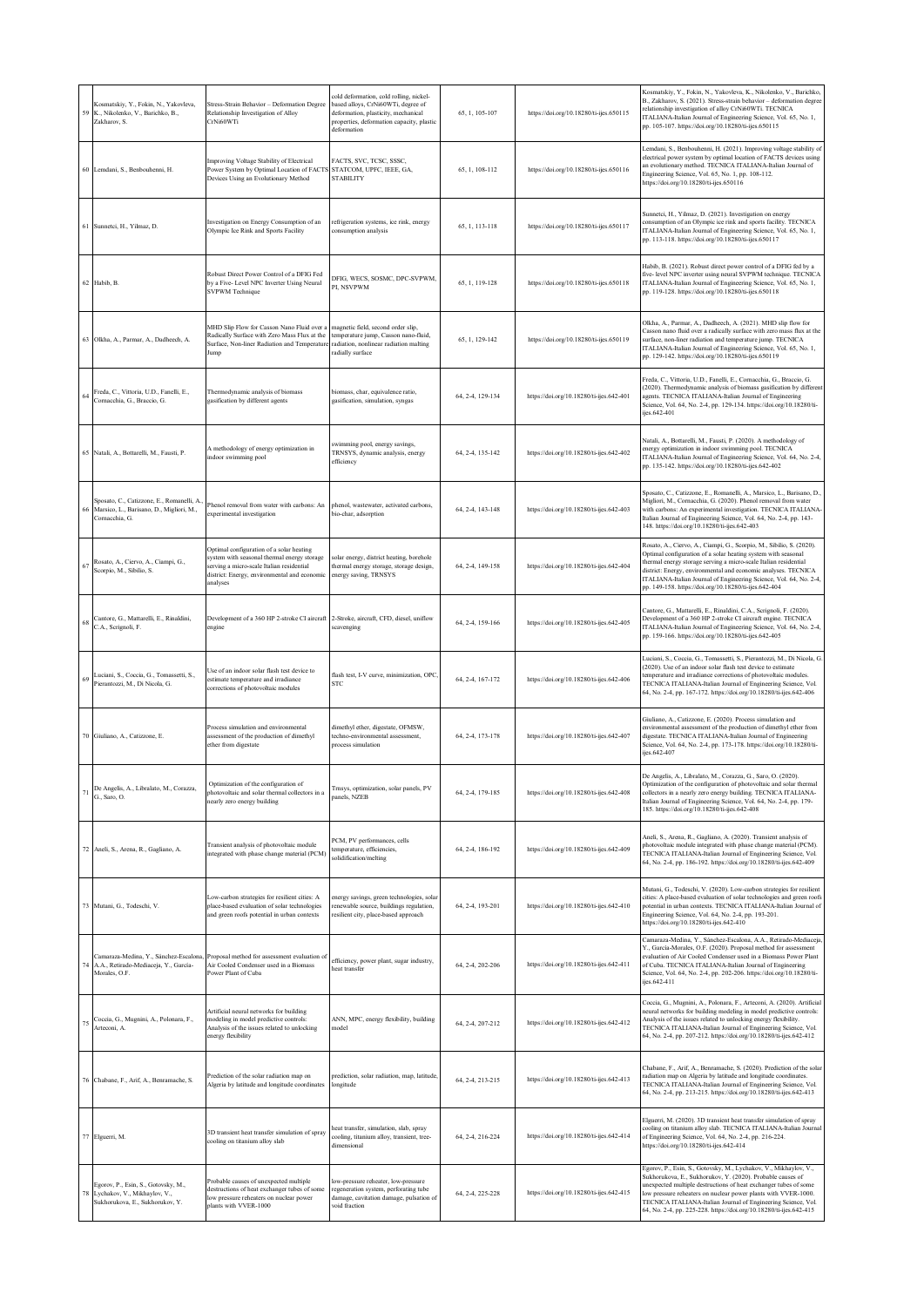| 79     | Luu, L.Q., Longo, S., Cellura, M.,<br>Sanseverino, E.R.                     | CLCA for assessing environmental impacts of CLCA, environmental impact, power<br>power sector in the GHG policy context                                                                           | sector, socio-economic interaction                                                                                                                         | 64, 2-4, 229-238 | https://doi.org/10.18280/ti-ijes.642-416 | Luu, L.Q., Longo, S., Cellura, M., Sanseverino, E.R. (2020). CLCA<br>for assessing environmental impacts of power sector in the GHG<br>policy context. TECNICA ITALIANA-Italian Journal of Engineering<br>Science, Vol. 64, No. 2-4, pp. 229-238. https://doi.org/10.18280/ti-<br>ijes.642-416                                                                                               |
|--------|-----------------------------------------------------------------------------|---------------------------------------------------------------------------------------------------------------------------------------------------------------------------------------------------|------------------------------------------------------------------------------------------------------------------------------------------------------------|------------------|------------------------------------------|----------------------------------------------------------------------------------------------------------------------------------------------------------------------------------------------------------------------------------------------------------------------------------------------------------------------------------------------------------------------------------------------|
| $80\,$ | Cravero, C., De Domenico, D., Leutcha,<br>P.J.                              | A CFD based approach for the simulation of<br>gas recirculation systems in regenerative<br>chambers for glass production plants<br>consistent with functional details found in real<br>geometries | glass industry, CFD, gas recirculation<br>system                                                                                                           | 64, 2-4, 239-243 | https://doi.org/10.18280/ti-ijes.642-417 | Cravero, C., De Domenico, D., Leutcha, P.J. (2020). A CFD based<br>approach for the simulation of gas recirculation systems in<br>regenerative chambers for glass production plants consistent with<br>functional details found in real geometries. TECNICA ITALIANA-<br>Italian Journal of Engineering Science, Vol. 64, No. 2-4, pp. 239-<br>243. https://doi.org/10.18280/ti-ijes.642-417 |
|        | 81 Selicati, V., Cardinale, N.                                              | Benchmarking sustainability on an industrial<br>case within industry 4.0 Paradigm:<br>Advantages of involving exergetic analysis in<br>life cycle thinking                                        | exergy, industry 4.0, life cycle<br>assessment, smart sustainable<br>nanufacturing                                                                         | 64, 2-4, 244-250 | https://doi.org/10.18280/ti-ijes.642-418 | Selicati, V., Cardinale, N. (2020). Benchmarking sustainability on<br>an industrial case within industry 4.0 Paradigm: Advantages of<br>involving exergetic analysis in life cycle thinking. TECNICA<br>ITALIANA-Italian Journal of Engineering Science, Vol. 64, No. 2-4,<br>pp. 244-250. https://doi.org/10.18280/ti-ijes.642-418                                                          |
|        | 82 Elmaryami, A.S.A., Omar, B.                                              | A novel (1-D) mathematical modeling to<br>determine (E-LHP) of industrial transient heat<br>transfer quenched chromium steel 5147H, sea<br>water cooled                                           | heat treatment, quenching, axisymmetric<br>chromium steel bar, finite element,<br>mathematical modeling, unsteady state<br>heat transfer                   | 64, 2-4, 251-258 | https://doi.org/10.18280/ti-ijes.642-419 | Elmaryami, A.S.A., Omar, B. (2020). A novel (1-D) mathematical<br>modeling to determine (E-LHP) of industrial transient heat transfer<br>quenched chromium steel 5147H, sea water cooled. TECNICA<br>ITALIANA-Italian Journal of Engineering Science, Vol. 64, No. 2-4,<br>pp. 251-258. https://doi.org/10.18280/ti-ijes.642-419                                                             |
|        | 83 Dwivedi, S.P., Chauhan, S.S.                                             | Surface roughness and material removal rate<br>behaviors of hard materials such as titanium<br>alloy, nickel-based super alloy and tool steel                                                     | ard materials, Ti-6Al-4V, Inconel-718,<br>tool steel, MRR, surface roughness                                                                               | 64, 2-4, 259-264 | https://doi.org/10.18280/ti-ijes.642-420 | Dwivedi, S.P., Chauhan, S.S. (2020). Surface roughness and<br>material removal rate behaviors of hard materials such as titanium<br>alloy, nickel-based super alloy and tool steel. TECNICA ITALIANA<br>Italian Journal of Engineering Science, Vol. 64, No. 2-4, pp. 259-<br>264. https://doi.org/10.18280/ti-ijes.642-420                                                                  |
|        | 84 Trifirò, F.                                                              | What we expect from the European action<br>plane for the circular economy?                                                                                                                        | tircular economy, wastes, recycle,<br>decarbosilation, digitalization                                                                                      | 64, 2-4, 265-267 | https://doi.org/10.18280/ti-ijes.642-421 | Trifirò, F. (2020). What we expect from the European action plane<br>for the circular economy? TECNICA ITALIANA-Italian Journal of<br>Engineering Science, Vol. 64, No. 2-4, pp. 265-267.<br>https://doi.org/10.18280/ti-ijes.642-421                                                                                                                                                        |
| 85     | Ferraro, V., Marinelli, V., Settino, J.,<br>Nicoletti, F.                   | A calculation method to estimate the<br>thermodynamic performance of solar tower<br>power plants with an open air Brayton cycle<br>and a combined cycle                                           | combined cycle, open air Brayton cycle,<br>solar tower plants, thermodynamic<br>performance                                                                | 64, 2-4, 286-276 | https://doi.org/10.18280/ti-ijes.642-422 | Ferraro, V., Marinelli, V., Settino, J., Nicoletti, F. (2020). A<br>calculation method to estimate the thermodynamic performance of<br>solar tower power plants with an open air Brayton cycle and a<br>combined cycle. TECNICA ITALIANA-Italian Journal of<br>Engineering Science, Vol. 64, No. 2-4, pp. 268-276.<br>https://doi.org/10.18280/ti-ijes.642-422                               |
|        | 86 Greco, A., Masselli, C.                                                  | Dynamic investigation of a solar absorption<br>cooling system in Naples                                                                                                                           | ir conditioning, solar cooling, evacuated<br>ube collectors, transient model,<br>renewable energy                                                          | 64, 2-4, 277-283 | https://doi.org/10.18280/ti-ijes.642-423 | Greco, A., Masselli, C. (2020). Dynamic investigation of a solar<br>absorption cooling system in Naples. TECNICA ITALIANA-Italian<br>Journal of Engineering Science, Vol. 64, No. 2-4, pp. 277-283.<br>https://doi.org/10.18280/ti-ijes.642-423                                                                                                                                              |
|        | Kosmatskiy, Y.I., Krasikov, A.,<br>Tumashev, A.                             | Comparative analysis of glass-lubricating<br>materials applied during the pipe's hot-<br>extrusion                                                                                                | extrusion, hot-extruded pipes, glass-<br>ubrication, viscosity, temperature-speed<br>parameters, viscosity, quality of surface,<br>netallographic research | 64, 2-4, 284-288 | https://doi.org/10.18280/ti-ijes.642-424 | Kosmatskiy, Y.I., Krasikov, A., Tumashev, A. (2020). Comparative<br>analysis of glass-lubricating materials applied during the pipe's hot-<br>extrusion. TECNICA ITALIANA-Italian Journal of Engineering<br>Science, Vol. 64, No. 2-4, pp. 284-288. https://doi.org/10.18280/ti-<br>ijes.642-424                                                                                             |
|        | 88 Akinbo, B.J., Olajuwon, B.I.                                             | Computational investigation of heat and mass<br>transfer on MHD Walters' B fluid over a<br>vertical stretching surface with<br>suction\injection                                                  | weissenberg number, heat generation,<br>suction\injection, magnetic field,<br>homotopy analysis method                                                     | 64, 2-4, 289-297 | https://doi.org/10.18280/ti-ijes.642-425 | Akinbo, B.J., Olajuwon, B.I. (2020). Computational investigation of<br>heat and mass transfer on MHD Walters' B fluid over a vertical<br>stretching surface with suction/injection. TECNICA ITALIANA-<br>Italian Journal of Engineering Science, Vol. 64, No. 2-4, pp. 289-<br>297. https://doi.org/10.18280/ti-ijes.642-425                                                                 |
| 89     | Germano, N., Lops, C., Matera, S.,<br>Montelpare, S., Camata, G.            | A multiscale approach for creating boundary<br>conditions for building energy analysis                                                                                                            | nacroscale, microscale, computational<br>fluid dynamic (CFD), coupling, building<br>energy simulation (BES)                                                | 64, 2-4, 298-302 | https://doi.org/10.18280/ti-ijes.642-426 | Germano, N., Lops, C., Matera, S., Montelpare, S., Camata, G.<br>(2020). A multiscale approach for creating boundary conditions for<br>building energy analysis. TECNICA ITALIANA-Italian Journal of<br>Engineering Science, Vol. 64, No. 2-4, pp. 298-302.<br>https://doi.org/10.18280/ti-ijes.642-426                                                                                      |
| 90     | Boudali, A., Negadi, K., Berkani, A.,<br>Boudiaf, M., Marignetti, F.        | Fuzzy logic control of DFIG small<br>hydropower plant connected to the electrical<br>grid                                                                                                         | small hydropower plant, DFIG, vienna<br>rectifier, multi-level inverter, fuzzy logic<br>controller (FLC), power generation                                 | 64, 2-4, 303-311 | https://doi.org/10.18280/ti-ijes.642-427 | Boudali, A., Negadi, K., Berkani, A., Boudiaf, M., Marignetti, F.<br>(2020). Fuzzy logic control of DFIG small hydropower plant<br>connected to the electrical grid. TECNICA ITALIANA-Italian<br>Journal of Engineering Science, Vol. 64, No. 2-4, pp. 303-311.<br>https://doi.org/10.18280/ti-ijes.642-427                                                                                  |
|        | 91 Esteves, R.B., Lazard, M.                                                | Thermoelectric modules applied in buildings                                                                                                                                                       | hermoelectric, TRNSYS, heat recovery,<br>ower generation, cooling, heating                                                                                 | 64, 2-4, 312-316 | https://doi.org/10.18280/ti-ijes.642-428 | Esteves, R.B., Lazard, M. (2020). Thermoelectric modules applied in<br>buildings. TECNICA ITALIANA-Italian Journal of Engineering<br>Science, Vol. 64, No. 2-4, pp. 312-316. https://doi.org/10.18280/ti-<br>ijes.642-428                                                                                                                                                                    |
| 92     | Bouradi, S., Araria, R., Negadi, K.,<br>Marignetti, F.                      | Nonlinear control of permanent magnet<br>synchronous motor for high performances<br>electric vehicle                                                                                              | electric vehicle control, battery, fuel cell,<br>permanent magnet synchronous motor,<br>sliding mode control, vector control                               | 64, 2-4, 317-324 | https://doi.org/10.18280/ti-ijes.642-429 | Bouradi, S., Araria, R., Negadi, K., Marignetti, F. (2020). Nonlinear<br>control of permanent magnet synchronous motor for high<br>performances electric vehicle. TECNICA ITALIANA-Italian Journal<br>of Engineering Science, Vol. 64, No. 2-4, pp. 317-324.<br>https://doi.org/10.18280/ti-ijes.642-429                                                                                     |
|        | 93 Piancastelli, L., Scaltrini, A., Santi, G.M.                             | Critical design issues of heavy fuel turbogas<br>generators derived from automotive<br>turbochargers. Part II: The improved mach<br>method for off design performance tuning                      | entrifugal compressor, turbogas,<br>utomotive turbocharger, improved<br>nach method, off-design performance                                                | 64, 2-4, 325-330 | https://doi.org/10.18280/ti-ijes.642-430 | Piancastelli, L., Scaltrini, A., Santi, G.M. (2020). Critical design<br>issues of heavy fuel turbogas generators derived from automotive<br>turbochargers. Part II: The improved mach method for off design<br>performance tuning. TECNICA ITALIANA-Italian Journal of<br>Engineering Science, Vol. 64, No. 2-4, pp. 325-330.<br>https://doi.org/10.18280/ti-ijes.642-430                    |
| 94     | Sreenivasulu, B., Ravali Sree, B.,<br>Srinivas, B., Ramesh, K.V.            | Heat transfer from two spheroids in tandem to<br>a power law fluid by forced and mixed<br>convection modes                                                                                        | forced convection, heat transfer, mixed<br>convection, Nusselt number, power law,<br>spheroid                                                              | 64, 2-4, 331-340 | https://doi.org/10.18280/ti-ijes.642-431 | Sreenivasulu, B., Ravali Sree, B., Srinivas, B., Ramesh, K.V. (2020).<br>Heat transfer from two spheroids in tandem to a power law fluid by<br>forced and mixed convection modes. TECNICA ITALIANA-Italian<br>Journal of Engineering Science, Vol. 64, No. 2-4, pp. 331-340.<br>https://doi.org/10.18280/ti-ijes.642-431                                                                     |
| 95     | Cardinale, T., Sposato, C., Alba, M.B.,<br>Feo, A., Leter, G., De Fazio, P. | The bio-aerated autoclaved concrete: A new<br>solution for a sustainable product in the<br>building sector                                                                                        | autoclavated aerated concrete.<br>piocatalysts, aerating agent, yeast, green<br>buildings                                                                  | 64, 2-4, 341-346 | https://doi.org/10.18280/ti-ijes.642-432 | Cardinale, T., Sposato, C., Alba, M.B., Feo, A., Leter, G., De Fazio,<br>P. (2020). The bio-aerated autoclaved concrete: A new solution for a<br>sustainable product in the building sector. TECNICA ITALIANA-<br>Italian Journal of Engineering Science, Vol. 64, No. 2-4, pp. 341-<br>346. https://doi.org/10.18280/ti-ijes.642-432                                                        |
|        | 96 Benbouhenni, H                                                           | Twelve sectors DPC control based on neural<br>hysteresis comparators of the DFIG integrated<br>to wind power                                                                                      | DFI, TSDP, ANNs, DPC, switching<br>table, hysteresis comparators                                                                                           | 64, 2-4, 347-353 | https://doi.org/10.18280/ti-ijes.642-433 | Benbouhenni, H. (2020). Twelve sectors DPC control based on<br>neural hysteresis comparators of the DFIG integrated to wind power<br>TECNICA ITALIANA-Italian Journal of Engineering Science, Vol.<br>64, No. 2-4, pp. 347-353. https://doi.org/10.18280/ti-ijes.642-433                                                                                                                     |
| 97     | Berkani, A., Negadi, K., Safa, A.,<br>Marignetti, F.                        | Design and practical investigation of a model<br>predictive control for power grid converter                                                                                                      | nodel predictive control, current control<br>wolevel inverter, power grid, DC to AC<br>power convertor, Dspace 1104                                        | 64, 2-4, 354-360 | https://doi.org/10.18280/ti-ijes.642-434 | Berkani, A., Negadi, K., Safa, A., Marignetti, F. (2020). Design and<br>practical investigation of a model predictive control for power grid<br>converter. TECNICA ITALIANA-Italian Journal of Engineering<br>Science, Vol. 64, No. 2-4, pp. 354-360. https://doi.org/10.18280/ti-<br>ijes.642-434                                                                                           |
| 98     | Pedrazzi, S., Morselli, N., Puglia, M.,<br>Tartarini, P.                    | Energy and emissions analysis of hemp hurd<br>and vine pruning derived pellets used as fuel<br>in a commercial stove for residential heating                                                      | emp-hurd, pellet, stove, vine-prunings,<br>ombustion, pollutants                                                                                           | 64, 2-4, 361-368 | https://doi.org/10.18280/ti-ijes.642-435 | Pedrazzi, S., Morselli, N., Puglia, M., Tartarini, P. (2020). Energy<br>and emissions analysis of hemp hurd and vine pruning derived<br>pellets used as fuel in a commercial stove for residential heating.<br>TECNICA ITALIANA-Italian Journal of Engineering Science, Vol.<br>64, No. 2-4, pp. 361-368. https://doi.org/10.18280/ti-ijes.642-435                                           |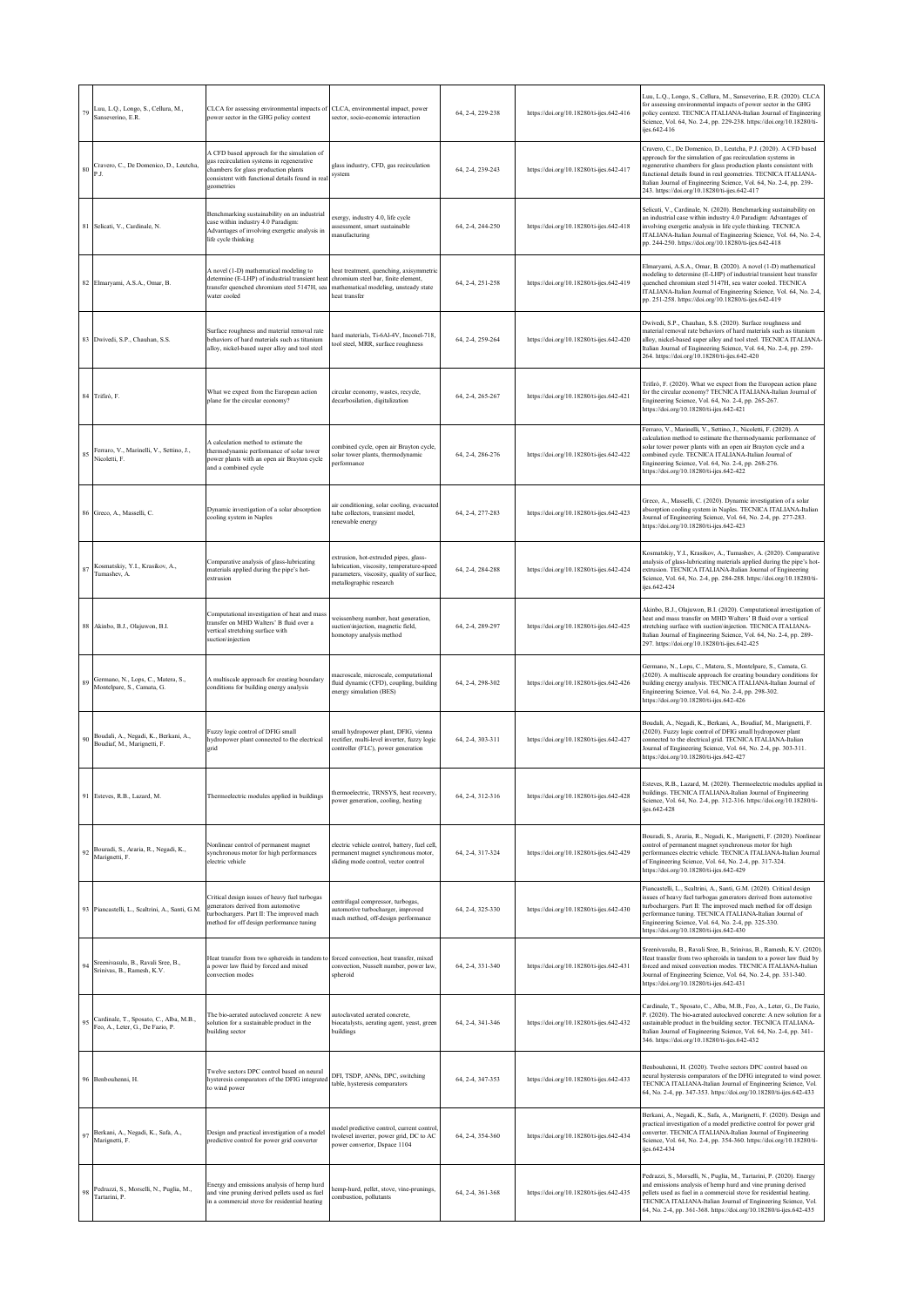| 99  | Buonomo, B., Capasso, L., Manca, O.,<br>Nardini, S., Pennacchio, M.                                            | Thermal evaluation of natural convection in a<br>entilated roof under variable climatic<br>condition                                                                                  | ventilated roof, numerical investigation,<br>summer and winter conditions, energy<br>saving, heat transfer model, solar heat<br>flux                                        | 64, 2-4, 369-376 | https://doi.org/10.18280/ti-ijes.642-436 | Buonomo, B., Capasso, L., Manca, O., Nardini, S., Pennacchio, M.<br>(2020). Thermal evaluation of natural convection in a ventilated roof<br>inder variable climatic condition. TECNICA ITALIANA-Italian<br>Journal of Engineering Science, Vol. 64, No. 2-4, pp. 369-376.<br>https://doi.org/10.18280/ti-ijes.642-436                                                                                      |
|-----|----------------------------------------------------------------------------------------------------------------|---------------------------------------------------------------------------------------------------------------------------------------------------------------------------------------|-----------------------------------------------------------------------------------------------------------------------------------------------------------------------------|------------------|------------------------------------------|-------------------------------------------------------------------------------------------------------------------------------------------------------------------------------------------------------------------------------------------------------------------------------------------------------------------------------------------------------------------------------------------------------------|
| 100 | Cucumo, M., Ferraro, V., Kaliakatsos, D.<br>Nicoletti, F., Condò, D.                                           | Performance analysis of a solar thermal<br>generator with dish collector equipped with<br>flat mirrors for a plant for the reduction of<br>nergy consumption of university residences | performance analysis, solar thermal<br>generator, dish collector, flat mirrors                                                                                              | 64, 2-4, 377-384 | https://doi.org/10.18280/ti-ijes.642-437 | Cucumo, M., Ferraro, V., Kaliakatsos, D., Nicoletti, F., Condò, D.<br>(2020). Performance analysis of a solar thermal generator with dish<br>collector equipped with flat mirrors for a plant for the reduction of<br>energy consumption of university residences. TECNICA ITALIANA-<br>Italian Journal of Engineering Science, Vol. 64, No. 2-4, pp. 377-<br>384. https://doi.org/10.18280/ti-ijes.642-437 |
|     | 101 Mutani, G., Santantonio, S., Tartaglia, A.                                                                 | Statistical data analysis for energy<br>communities                                                                                                                                   | electric consumption, residential user,<br>linear regression, statistical model,<br>place-based assessment, municipal data,<br>erritorial scale                             | 64, 2-4, 385-397 | https://doi.org/10.18280/ti-ijes.642-438 | Mutani, G., Santantonio, S., Tartaglia, A. (2020). Statistical data<br>analysis for energy communities. TECNICA ITALIANA-Italian<br>Journal of Engineering Science, Vol. 64, No. 2-4, pp. 385-397.<br>https://doi.org/10.18280/ti-ijes.642-438                                                                                                                                                              |
|     | 102 Lorenzini, G.                                                                                              | Hypothesis for a physical therapy to avoid<br>COVID-19 patients' death                                                                                                                | COVID-19, SARSCOV-2, physical<br>therapy, death prevention                                                                                                                  | 64, 2-4, 398-399 | https://doi.org/10.18280/ti-ijes.642-439 | Lorenzini, G. (2020). Hypothesis for a physical therapy to avoid<br>COVID-19 patients' death. TECNICA ITALIANA-Italian Journal of<br>Engineering Science, Vol. 64, No. 2-4, pp. 398-399.<br>https://doi.org/10.18280/ti-ijes.642-439                                                                                                                                                                        |
|     | 103 Marchetti, L.                                                                                              | Virus diseases in plants                                                                                                                                                              |                                                                                                                                                                             | 64, 2-4, 400-401 | https://doi.org/10.18280/ti-ijes.642-440 | Marchetti, L. (2020). Virus diseases in plants. TECNICA<br>ITALIANA-Italian Journal of Engineering Science, Vol. 64, No. 2-4,<br>pp. 400-401. https://doi.org/10.18280/ti-ijes.642-440                                                                                                                                                                                                                      |
|     | 104 Testa, F.                                                                                                  | Sustainability between "witness" and concrete sustainability, energy system, electricity,<br>policies                                                                                 | renewable sources, smart grids                                                                                                                                              | 64, 1, 3-6       | https://doi.org/10.18280/ti-ijes.640101  | Testa, F. (2020). Sustainability between "witness" and concrete<br>policies. TECNICA ITALIANA-Italian Journal of Engineering<br>Science, Vol. 64, No. 1, pp. 3-6. https://doi.org/10.18280/ti-<br>ijes.640101                                                                                                                                                                                               |
|     | 105 Polonara, F.                                                                                               | The future of energy                                                                                                                                                                  | energy, renewables, fossil fuels,<br>increasing and decreasing returns,<br>research & development                                                                           | 64, 1, 7-10      | https://doi.org/10.18280/ti-ijes.640102  | Polonara, F. (2020). The future of energy. TECNICA ITALIANA-<br>Italian Journal of Engineering Science, Vol. 64, No. 1, pp. 7-10.<br>https://doi.org/10.18280/ti-ijes.640102                                                                                                                                                                                                                                |
|     | 106 Pietrafesa, M.                                                                                             | The energy transition and the advent of the<br>hydrogen economy                                                                                                                       | climate change, sustainable energy,<br>paradigm decarbonization, renewable<br>energy sources, hydrogen and fuel cells                                                       | 64, 1, 11-16     | https://doi.org/10.18280/ti-ijes.640103  | Pietrafesa, M. (2020). The energy transition and the advent of the<br>hydrogen economy. TECNICA ITALIANA-Italian Journal of<br>Engineering Science, Vol. 64, No. 1, pp. 11-16.<br>https://doi.org/10.18280/ti-ijes.640103                                                                                                                                                                                   |
|     | 107 Avanzini, P.                                                                                               | Long term world energy demand and the<br>planet response                                                                                                                              | energy strategy, energy scenarios, energy<br>technology                                                                                                                     | 64, 1, 17-20     | https://doi.org/10.18280/ti-ijes.640104  | Avanzini, P. (2020). Long term world energy demand and the planet<br>response. TECNICA ITALIANA-Italian Journal of Engineering<br>Science, Vol. 64, No. 1, pp. 17-20. https://doi.org/10.18280/ti-<br>ijes.640104                                                                                                                                                                                           |
|     | 108 Angelis, M.G.D.                                                                                            | Carbon capture and utilization: CO2 as an<br>asset? Recovery and reuse of CO2 from power<br>and industry sectors                                                                      | carbon capture, CCS, carbon utilization,<br>storage                                                                                                                         | 64, 1, 21-24     | https://doi.org/10.18280/ti-ijes.640105  | Angelis, M.G.D. (2020). Carbon capture and utilization: CO2 as an<br>asset? Recovery and reuse of CO2 from power and industry sectors.<br>TECNICA ITALIANA-Italian Journal of Engineering Science, Vol.<br>64, No. 1, pp. 21-24. https://doi.org/10.18280/ti-ijes.640105                                                                                                                                    |
|     | 109 Tartarini, P.                                                                                              | Energy independence and research for<br>conomic, social and environmental<br>sustainability                                                                                           | energy, sustainability, sustainable<br>development, scientific research,<br>environment                                                                                     | 64, 1, 25-29     | https://doi.org/10.18280/ti-ijes.640106  | Tartarini, P. (2020). Energy independence and research for<br>economic, social and environmental sustainability. TECNICA<br>ITALIANA-Italian Journal of Engineering Science, Vol. 64, No. 1,<br>pp. 25-29. https://doi.org/10.18280/ti-ijes.640106                                                                                                                                                          |
|     | 110 Greco, A., Masselli, C.                                                                                    | Reduction of the greenhouse gasses emissions<br>in refrigeration                                                                                                                      | refrigerants, vapor compression,<br>greenhouse effect, GWP, ODP, HFC,<br>HFO, emissions, global warming                                                                     | 64, 1, 30-38     | https://doi.org/10.18280/ti-ijes.640107  | Greco, A., Masselli, C. (2020). Reduction of the greenhouse gasses<br>emissions in refrigeration. TECNICA ITALIANA-Italian Journal of<br>Engineering Science, Vol. 64, No. 1, pp. 30-38.<br>https://doi.org/10.18280/ti-ijes.640107                                                                                                                                                                         |
|     | Buonomo, B., Cirillo, L., Diana, A., di<br>111 Pasqua, A., Ercole, D., Fardella, V.,<br>Manca, O., Nardini, S. | Thermal energy storage systems                                                                                                                                                        | thermal energy storage, energy<br>consumption, solar energy, sensible and<br>latent TES                                                                                     | 64, 1, 39-44     | https://doi.org/10.18280/ti-ijes.640108  | Buonomo, B., Cirillo, L., Diana, A., di Pasqua, A., Ercole, D.,<br>Fardella, V., Manca, O., Nardini, S. (2020). Thermal energy storage<br>systems. TECNICA ITALIANA-Italian Journal of Engineering<br>Science, Vol. 64, No. 1, pp. 39-44. https://doi.org/10.18280/ti-<br>ijes.640108                                                                                                                       |
|     | 112 Quattrocchi, F., Giannuzzi, F.                                                                             | Smart ancient cities: Towards PAES<br>ompilation. The case history of magliano<br>oscana and canarias islands                                                                         | PAES-PEC, smart cities and<br>communities, smart ancient cities, low-<br>carbon energy density, Magliano<br>Toscana, Canarias islands, geothermal<br>energy, sustainability | 64, 1, 45-59     | https://doi.org/10.18280/ti-ijes.640109  | Quattrocchi, F., Giannuzzi, F. (2020). Smart ancient cities: Towards<br>PAES compilation. The case history of magliano toscana and<br>canarias islands. TECNICA ITALIANA-Italian Journal of<br>Engineering Science, Vol. 64, No. 1, pp. 45-59.<br>https://doi.org/10.18280/ti-ijes.640109                                                                                                                   |
|     | 113 Borchiellini, R., Minuto, F.D.                                                                             | What is our point of view on "energy<br>independence and research for economic and<br>nvironmental sustainability"?                                                                   | development, energy independence,<br>energy research, sustainability                                                                                                        | 64, 1, 60-62     | https://doi.org/10.18280/ti-ijes.640110  | Borchiellini, R., Minuto, F.D. (2020). What is our point of view on "<br>energy independence and research for economic and environmental<br>sustainability"?. TECNICA ITALIANA-Italian Journal of<br>Engineering Science, Vol. 64, No. 1, pp. 60-62.<br>https://doi.org/10.18280/ti-ijes.640110                                                                                                             |
|     | Gotovsky, M., Gotovsky, A., Lychakov,<br>114 V., Mikhaylov, V., Sukhorukov, Y.,<br>Sukhorukova, E.             | New approaches to achieve close to zero<br>carbon balance in power plants                                                                                                             | Fischer-Tropsch process, formate cycle,<br>formic acid, subcritical reactors                                                                                                | 64, 1, 63-68     | https://doi.org/10.18280/ti-ijes.640111  | Gotovsky, M., Gotovsky, A., Lychakov, V., Mikhaylov, V.,<br>Sukhorukov, Y., Sukhorukova, E. (2020). New approaches to<br>achieve close to zero carbon balance in power plants. TECNICA<br>ITALIANA-Italian Journal of Engineering Science, Vol. 64, No. 1,<br>pp. 63-68. https://doi.org/10.18280/ti-ijes.640111                                                                                            |
|     | 115 Mutani, G., Gabrielli, C., Nuvoli, G.                                                                      | Energy performance certificates analysis in<br>piedmont region (IT). A new oil field never<br>xploited has been discovered                                                            | energy performance certificates,<br>residential buildings, retrofit measures,<br>energy savings, renewable energy<br>sources, territorial scale                             | 64, 1, 71-82     | https://doi.org/10.18280/ti-ijes.640112  | Mutani, G., Gabrielli, C., Nuvoli, G. (2020). Energy performance<br>certificates analysis in piedmont region (IT). A new oil field never<br>exploited has been discovered. TECNICA ITALIANA-Italian Journal<br>of Engineering Science, Vol. 64, No. 1, pp. 71-82.<br>https://doi.org/10.18280/ti-ijes.640112                                                                                                |
| 116 | Sakhri, N., Menni, Y., Chamkha, A.J.,<br>Salmi, M., Ameur, H.                                                  | Earth to air heat exchanger and its<br>applications in arid regions - an updated<br>review                                                                                            | earth to air heat exchanger, air ground<br>heat exchanger, geothermal source, arid<br>and desert regions, semi-arid and arid<br>regions                                     | 64, 1, 83-90     | https://doi.org/10.18280/ti-ijes.640113  | Sakhri, N., Menni, Y., Chamkha, A.J., Salmi, M., Ameur, H. (2020).<br>Earth to air heat exchanger and its applications in arid regions - an<br>updated review. TECNICA ITALIANA-Italian Journal of<br>Engineering Science, Vol. 64, No. 1, pp. 83-90.<br>https://doi.org/10.18280/ti-ijes.640113                                                                                                            |
|     | 117 Sifi, I., Ghellai, N., Menni, Y., Chamkha,<br>A.J., Ameur, H.                                              | Analysis and modeling of thermoelectric<br>nodules based on skutterudites family                                                                                                      | analysis, modeling, simulation,<br>hermoelectric modules, skutterudites<br>family, energy conversion, lead<br>antimony-silver-tellurium                                     | 64, 1, 91-94     | https://doi.org/10.18280/ti-ijes.640114  | Sifi, I., Ghellai, N., Menni, Y., Chamkha, A.J., Ameur, H. (2020).<br>Analysis and modeling of thermoelectric modules based on<br>skutterudites family. TECNICA ITALIANA-Italian Journal of<br>Engineering Science, Vol. 64, No. 1, pp. 91-94.<br>https://doi.org/10.18280/ti-ijes.640114                                                                                                                   |
|     | 118 Piancastelli, L., Baldassarri, A., Pezzuti,                                                                | On the energy management of the new<br>formula 1 powerplants                                                                                                                          | powerplant, formula 1, energy recovery,<br>tuning strategy                                                                                                                  | 64, 1, 95-102    | https://doi.org/10.18280/ti-ijes.640115  | Piancastelli, L., Baldassarri, A., Pezzuti, E. (2020). On the energy<br>management of the new formula 1 powerplants. TECNICA<br>ITALIANA-Italian Journal of Engineering Science, Vol. 64, No. 1,<br>pp. 95-102. https://doi.org/10.18280/ti-ijes.640115                                                                                                                                                     |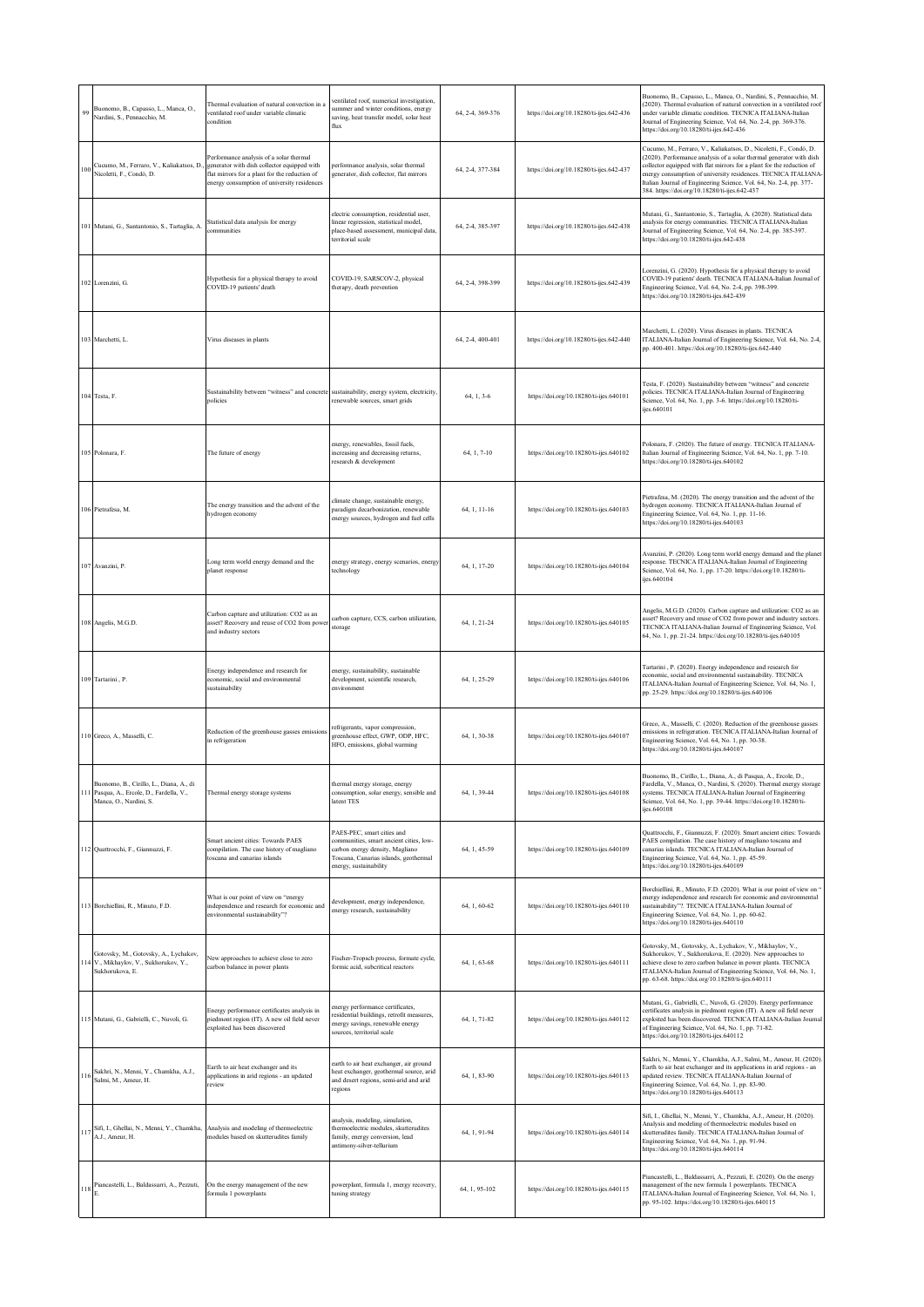|             | 119 Camaraza-Medina, Y.                                                                                            | Current trends in Cuba on the environmental<br>impact and sustainable development                                                         | environmental impact, current trends in<br>Cuba, gas emissions                                                                                                                                                                          | 64, 1, 103-108   | https://doi.org/10.18280/ti-ijes.640116  | Camaraza-Medina, Y. (2020). Current trends in Cuba on the<br>nvironmental impact and sustainable development. TECNICA<br>ITALIANA-Italian Journal of Engineering Science, Vol. 64, No. 1,<br>pp. 103-108. https://doi.org/10.18280/ti-ijes.640116                                                                                                                          |
|-------------|--------------------------------------------------------------------------------------------------------------------|-------------------------------------------------------------------------------------------------------------------------------------------|-----------------------------------------------------------------------------------------------------------------------------------------------------------------------------------------------------------------------------------------|------------------|------------------------------------------|----------------------------------------------------------------------------------------------------------------------------------------------------------------------------------------------------------------------------------------------------------------------------------------------------------------------------------------------------------------------------|
|             | 120 Yadav, R.R., Kumar, L.K.                                                                                       | Two-dimensional solute transport with<br>multiple point sources in semi-infinite porous<br>media                                          | advection, dispersion, unit step function,<br>point source, Laplace integral transform,<br>heterogeneous medium                                                                                                                         | 64, 1, 109-117   | https://doi.org/10.18280/ti-ijes.640117  | Yadav, R.R., Kumar, L.K. (2020). Two-dimensional solute transport<br>with multiple point sources in semi-infinite porous media. TECNICA<br>ITALIANA-Italian Journal of Engineering Science, Vol. 64, No. 1,<br>pp. 109-117. https://doi.org/10.18280/ti-ijes.640117                                                                                                        |
|             | 121 Sayyad, A.S., Shaikh, A.S.                                                                                     | Estimation of deflections in cantilever and<br>fixed castellated beams with hexagonal,<br>square and circular openings                    | castellated beams, experimental<br>investigation, cantilever beam, fixed<br>beam, torsional buckling, bending                                                                                                                           | 64, 1, 118-127   | https://doi.org/10.18280/ti-ijes.640118  | Sayyad, A.S., Shaikh, A.S. (2020). Estimation of deflections in<br>cantilever and fixed castellated beams with hexagonal, square and<br>circular openings. TECNICA ITALIANA-Italian Journal of<br>Ingineering Science, Vol. 64, No. 1, pp. 118-127.<br>https://doi.org/10.18280/ti-ijes.640118                                                                             |
|             | Rizzo, A., Puglia, M., Morselli, N.,<br>Tartarini, P.                                                              | Analysis of energy saving potential of<br>combined thermal solar power and micro<br>scale gasification systems                            | biomass, gasification, combined heat<br>and power, solar thermal                                                                                                                                                                        | 63, 2-4, 115-120 | https://doi.org/10.18280/ti-ijes.632-401 | Rizzo, A., Puglia, M., Morselli, N., Tartarini, P. (2019). Analysis of<br>energy saving potential of combined thermal solar power and micro<br>cale gasification systems. TECNICA ITALIANA-Italian Journal of<br>Engineering Science, Vol. 63, No. 2-4, pp. 115-120.<br>https://doi.org/10.18280/ti-ijes.632-401                                                           |
| 123         | Marafioti, C., Bergero, S., Cavalletti, P.,<br>Marchitto, A.                                                       | Thermal control and heat accounting:<br>Economics related to service time and<br>building insulation                                      | cost-benefit analysis, heat metering, heat<br>regulation, residential building energy<br>efficiency                                                                                                                                     | 63, 2-4, 121-128 | https://doi.org/10.18280/ti-ijes.632-402 | Aarafioti, C., Bergero, S., Cavalletti, P., Marchitto, A. (2019).<br>Thermal control and heat accounting: Economics related to service<br>time and building insulation. TECNICA ITALIANA-Italian Journal<br>of Engineering Science, Vol. 63, No. 2-4, pp. 121-128.<br>https://doi.org/10.18280/ti-ijes.632-402                                                             |
|             | Cardinale, T., Sposato, C., Alba, M.B.,<br>124 Feo, A., Grandizio, F., Lista, G.F.,<br>Montesano, G., De Fazio, P. | Energy and mechanical characterization of<br>composite materials for building with recycled<br>PVC                                        | cementitious mortar, PVC compound,<br>mechanical and hygro-thermal<br>characterization                                                                                                                                                  | 63, 2-4, 129-135 | https://doi.org/10.18280/ti-ijes.632-403 | Cardinale, T., Sposato, C., Alba, M.B., Feo, A., Grandizio, F., Lista,<br>G.F., Montesano, G., De Fazio, P. (2019). Energy and mechanical<br>characterization of composite materials for building with recycled<br>PVC. TECNICA ITALIANA-Italian Journal of Engineering Science,<br>Vol. 63, No. 2-4, pp. 129-135. https://doi.org/10.18280/ti-ijes.632-                   |
|             | 125 Detommaso, M., Gagliano, A., Nocera, F.                                                                        | The effectiveness of cool and green roofs as<br>urban heat island mitigation strategies: A case<br>study                                  | Cool surfaces, green roof, outdoor<br>comfort, PMV, ENVI-met                                                                                                                                                                            | 63, 2-4, 136-142 | https://doi.org/10.18280/ti-ijes.632-404 | Detommaso, M., Gagliano, A., Nocera, F. (2019). The effectiveness<br>of cool and green roofs as urban heat island mitigation strategies: A<br>case study. TECNICA ITALIANA-Italian Journal of Engineering<br>Science, Vol. 63, No. 2-4, pp. 136-142. https://doi.org/10.18280/ti-<br>ijes.632-404                                                                          |
| 126         | Cucumo, M.A., Ferraro, V., Kaliakatsos,<br>D., Nicoletti, F.                                                       | Solar tracking system for a linear fresnel plant<br>with two degrees of freedom reflectors                                                | inear fresnel reflectors, stepper, biaxial<br>movement                                                                                                                                                                                  | 63, 2-4, 143-150 | https://doi.org/10.18280/ti-ijes.632-405 | Cucumo, M.A., Ferraro, V., Kaliakatsos, D., Nicoletti, F. (2019).<br>Solar tracking system for a linear fresnel plant with two degrees of<br>reedom reflectors. TECNICA ITALIANA-Italian Journal of<br>Engineering Science, Vol. 63, No. 2-4, pp. 143-150.<br>https://doi.org/10.18280/ti-ijes.632-405                                                                     |
| $2^{\circ}$ | Cucumo, M.A., Galloro, A., Greco, N.,<br>Mele, M., Nicoletti, F., Perrone, D.                                      | Thermal fluid dynamics analysis of crude oil<br>fouling in a heat exchanger with internal<br>mechanical inserts                           | CFD analysis, crude oil, fouling, heat<br>exchanger, twisted tape                                                                                                                                                                       | 63, 2-4, 151-157 | https://doi.org/10.18280/ti-ijes.632-406 | Cucumo, M.A., Galloro, A., Greco, N., Mele, M., Nicoletti, F.,<br>Perrone, D. (2019). Thermal fluid dynamics analysis of crude oil<br>buling in a heat exchanger with internal mechanical inserts.<br>TECNICA ITALIANA-Italian Journal of Engineering Science, Vol.<br>63, No. 2-4, pp. 151-157. https://doi.org/10.18280/ti-ijes.632-406                                  |
| 12          | Cucumo, M., Ferraro, V., Galloro, A.,<br>Gullo, D., Kaliakatsos, D., Nicoletti, F.                                 | Computational fluid dynamics simulations to<br>evaluate the performance improvement for air-<br>cooler equipped with a water spray system | air cooler, water spray system, CFD<br>simulation                                                                                                                                                                                       | 63, 2-4, 158-166 | https://doi.org/10.18280/ti-ijes.632-407 | Cucumo, M., Ferraro, V., Galloro, A., Gullo, D., Kaliakatsos, D.,<br>Nicoletti, F. (2019). Computational fluid dynamics simulations to<br>valuate the performance improvement for air-cooler equipped with a<br>vater spray system. TECNICA ITALIANA-Italian Journal of<br>Engineering Science, Vol. 63, No. 2-4, pp. 158-166.<br>https://doi.org/10.18280/ti-ijes.632-407 |
| 129         | Colajanni, S., Megna, B., La Gennusa,<br>M., Sanfilippo, C., Badagliacco, D.,<br>Bellomo, M., Valenza, A.          | Controlling thermal flows through natural<br>materials in building construction sector                                                    | control heating exchange, building<br>envelope, energy saving, natural material                                                                                                                                                         | 63, 2-4, 167-172 | https://doi.org/10.18280/ti-ijes.632-408 | Colajanni, S., Megna, B., La Gennusa, M., Sanfilippo, C.,<br>Badagliacco, D., Bellomo, M., Valenza, A. (2019). Controlling<br>thermal flows through natural materials in building construction<br>sector. TECNICA ITALIANA-Italian Journal of Engineering Science,<br>Vol. 63, No. 2-4, pp. 167-172. https://doi.org/10.18280/ti-ijes.632-<br>408                          |
|             | 130 Laura, B., Zavanella Lucio, E.                                                                                 | Potential energy benchmark for lecture<br>timetable problem                                                                               | course timetabling, energy scheduling,<br>potential energy benchmark                                                                                                                                                                    | 63, 2-4, 173-180 | https://doi.org/10.18280/ti-ijes.632-409 | .aura, B., Zavanella Lucio, E. (2019). Potential energy benchmark<br>for lecture timetable problem. TECNICA ITALIANA-Italian Journal<br>of Engineering Science, Vol. 63, No. 2-4, pp. 173-180.<br>https://doi.org/10.18280/ti-ijes.632-409                                                                                                                                 |
|             | 131 Araria, R., Negadi, K., Marignetti, F.                                                                         | Design and analysis of the speed and torque<br>control of IM with DTC based ANN strategy<br>for electric vehicle application              | Artificial Neural Network Control<br>(ANNC), Direct Torque Control (DTC),<br>DC/DC Converters, DC/AC Inverter,<br>Electric Vehicle (EV), Induction Motor<br>(IM) Drives                                                                 | 63, 2-4, 181-188 | https://doi.org/10.18280/ti-ijes.632-410 | Araria, R., Negadi, K., Marignetti, F. (2019). Design and analysis of<br>the speed and torque control of IM with DTC based ANN strategy<br>for electric vehicle application. TECNICA ITALIANA-Italian Journal<br>of Engineering Science, Vol. 63, No. 2-4, pp. 181-188.<br>https://doi.org/10.18280/ti-ijes.632-410                                                        |
|             | 132 Cravero, C., Leutcha, P.J., Marsano, D.                                                                        | CFD modelling of regenerative pre-heating<br>systems for recycled glass raw material                                                      | Glass Industry, Heat Recovery, CFD,<br>Numerical Optimization                                                                                                                                                                           | 63, 2-4, 189-197 | https://doi.org/10.18280/ti-ijes.632-411 | Cravero, C., Leutcha, P.J., Marsano, D. (2019). CFD modelling of<br>regenerative pre-heating systems for recycled glass raw material.<br>TECNICA ITALIANA-Italian Journal of Engineering Science, Vol.<br>63, No. 2-4, pp. 189-197. https://doi.org/10.18280/ti-ijes.632-411                                                                                               |
| 133         | Tagliafico, L.A., Cavalletti, A., Marafioti,<br>C., Marchitto, A.                                                  | End users' acceptance of new technologies in<br>building heating: An experience on solar<br>assisted heat pumps                           | acceptance, control, monitoring                                                                                                                                                                                                         | 63, 2-4, 198-204 | https://doi.org/10.18280/ti-ijes.632-412 | Tagliafico, L.A., Cavalletti, A., Marafioti, C., Marchitto, A. (2019).<br>End users' acceptance of new technologies in building heating: An<br>experience on solar assisted heat pumps. TECNICA ITALIANA-<br>Italian Journal of Engineering Science, Vol. 63, No. 2-4, pp. 198-<br>204. https://doi.org/10.18280/ti-ijes.632-412                                           |
| $13-$       | Djeumegni, J.S., Lazard, M., Dez, V.L.,<br>Tagne Kamdem, H.T.                                                      | Modeling of radiative heat transfer in a gray<br>semi-transparent medium with internal fluid<br>cavity limited by black boundary surfaces | adiative heat transfer, semi-transparent,<br>semi-analytical                                                                                                                                                                            | 63, 2-4, 205-210 | https://doi.org/10.18280/ti-ijes.632-413 | Djeumegni, J.S., Lazard, M., Dez, V.L., Tagne Kamdem, H.T.<br>(2019). Modeling of radiative heat transfer in a gray semi-<br>ransparent medium with internal fluid cavity limited by black<br>boundary surfaces. TECNICA ITALIANA-Italian Journal of<br>Engineering Science, Vol. 63, No. 2-4, pp. 205-210.<br>https://doi.org/10.18280/ti-ijes.632-413                    |
|             | 135 Cannistraro, M., Guglielmino, C.                                                                               | Considerations on the thermo-hygrometric<br>and luminous microclimate of a museum<br>building. A case study Messina museum                | comfort thermo-hygrometric,<br>microclimate for the conservation of<br>works of art, comfort luminous, air<br>quality inside of museum micro-<br>environments, techniques and solutions<br>for the containment of energy<br>consumption | 63, 2-4, 211-220 | https://doi.org/10.18280/ti-ijes.632-414 | Cannistraro, M., Guglielmino, C. (2019). Considerations on the<br>hermo-hygrometric and luminous microclimate of a museum<br>building. A case study Messina museum. TECNICA ITALIANA-<br>Italian Journal of Engineering Science, Vol. 63, No. 2-4, pp. 211-<br>220. https://doi.org/10.18280/ti-ijes.632-414                                                               |
| 136         | Cannistraro, G., Cannistraro, M.,<br>Guglielmino, C.                                                               | Verify between the provided by forecast<br>models acoustical data and those experimental<br>detected at Messina                           | noise pollution, environmental noise<br>control, acoustic forecast modelling,<br>noise climate                                                                                                                                          | 63, 2-4, 221-226 | https://doi.org/10.18280/ti-ijes.632-415 | Cannistraro, G., Cannistraro, M., Guglielmino, C. (2019). Verify<br>between the provided by forecast models acoustical data and those<br>experimental detected at Messina. TECNICA ITALIANA-Italian<br>Journal of Engineering Science, Vol. 63, No. 2-4, pp. 221-226.<br>https://doi.org/10.18280/ti-ijes.632-415                                                          |
|             | Pesetti, A., Giambartolomei, G., Lo<br>137 Frano, R., Lazzeri, R., Sarkar, B., Olcese<br>M., Aquaro, D.            | Mitigation of a loss of coolant accident in<br>ITER vacuum vessel by means of steam<br>pressure suppression                               | Nuclear Fusion Reactor, ITER, Direct<br>Steam Condensation, CFD                                                                                                                                                                         | 63, 2-4, 227-234 | https://doi.org/10.18280/ti-ijes.632-416 | Pesetti, A., Giambartolomei, G., Lo Frano, R., Lazzeri, R., Sarkar,<br>B., Olcese, M., Aquaro, D. (2019). Mitigation of a loss of coolant<br>accident in ITER vacuum vessel by means of steam pressure<br>suppression. TECNICA ITALIANA-Italian Journal of Engineering<br>Science, Vol. 63, No. 2-4, pp. 227-234. https://doi.org/10.18280/ti-<br>ies.632-416              |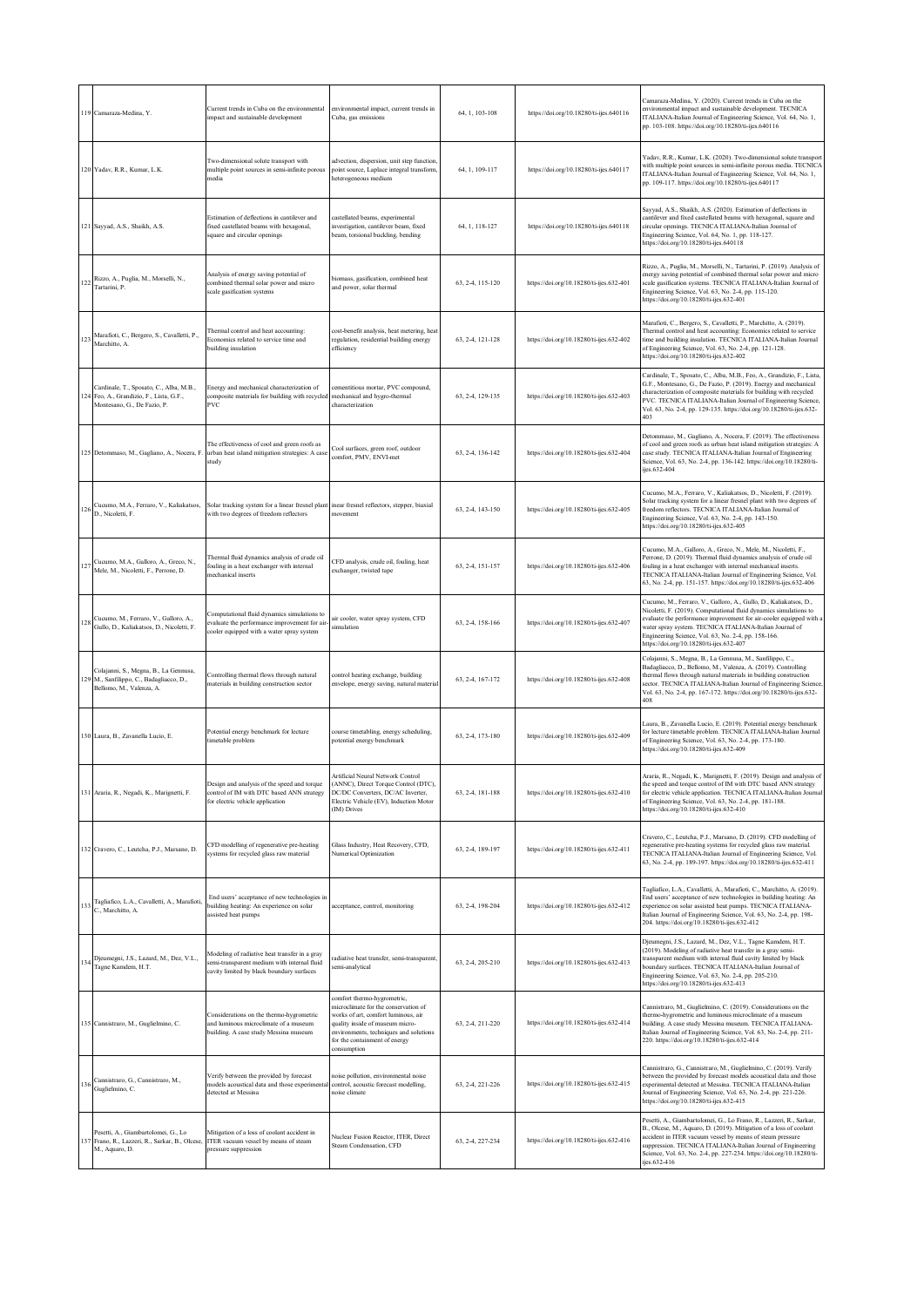| 138 | Selicati, V., Cardinale, N., Rospi, G.,<br>Dassisti, M.                                                                                                    | Application of energetic life cycle assessment<br>of retrofit interventions on the historical<br>heritage: The case of "Palazzo del Sedile"                 | energetic life cycle assessment, historical<br>heritage, environmental impacts                                                                                      | 63, 2-4, 235-242 | https://doi.org/10.18280/ti-ijes.632-417 | Selicati, V., Cardinale, N., Rospi, G., Dassisti, M. (2019).<br>Application of energetic life cycle assessment of retrofit interventions<br>on the historical heritage: The case of "Palazzo del Sedile".<br>TECNICA ITALIANA-Italian Journal of Engineering Science, Vol.<br>63, No. 2-4, pp. 235-242. https://doi.org/10.18280/ti-ijes.632-417                                                                       |
|-----|------------------------------------------------------------------------------------------------------------------------------------------------------------|-------------------------------------------------------------------------------------------------------------------------------------------------------------|---------------------------------------------------------------------------------------------------------------------------------------------------------------------|------------------|------------------------------------------|------------------------------------------------------------------------------------------------------------------------------------------------------------------------------------------------------------------------------------------------------------------------------------------------------------------------------------------------------------------------------------------------------------------------|
| 139 | Berkani, A., Negadi, K., Allaoui, T.,<br>Marignetti, F.                                                                                                    | Sliding mode control of wind energy<br>conversion system using dual star<br>synchronous machine and three level<br>converter                                | Dual Star Synchronous Machine<br>(DSSM), Wind Energy, Three Level<br>Converters, Electrical Drive, Sliding<br>Mode Control, Wind Energy Conversion<br>System (WECS) | 63, 2-4, 243-250 | https://doi.org/10.18280/ti-ijes.632-418 | Berkani, A., Negadi, K., Allaoui, T., Marignetti, F. (2019). Sliding<br>mode control of wind energy conversion system using dual star<br>synchronous machine and three level converter. TECNICA<br>ITALIANA-Italian Journal of Engineering Science, Vol. 63, No. 2-4,<br>pp. 243-250. https://doi.org/10.18280/ti-ijes.632-418                                                                                         |
| 140 | Greco, A., Aprea C., Maiorino, A.,<br>Masselli, C.                                                                                                         | Nanofluids as heat transfer fluids for high-<br>efficiency caloric heat pumps                                                                               | caloric, cooling, heat-pumping,<br>nanofluid                                                                                                                        | 63, 2-4, 251-256 | https://doi.org/10.18280/ti-ijes.632-419 | Greco, A., Aprea C., Maiorino, A., Masselli, C. (2019). Nanofluids<br>as heat transfer fluids for high-efficiency caloric heat pumps.<br>TECNICA ITALIANA-Italian Journal of Engineering Science, Vol.<br>63, No. 2-4, pp. 251-256. https://doi.org/10.18280/ti-ijes.632-419                                                                                                                                           |
| 14  | Catizzone, E., Bonura, G., Migliori, M.,<br>Braccio, G., Frusteri, F., Giordano, G.                                                                        | The effect of zeolite features on catalytic<br>performances of CuZnZr/zeolite hybrid<br>catalysts in one-pot CO2-to-DME<br>hydrogenation                    | CO <sub>2</sub> recycling, dimethyl ether,<br>heterogeneous catalysis, zeolites                                                                                     | 63, 2-4, 257-262 | https://doi.org/10.18280/ti-ijes.632-420 | Catizzone, E., Bonura, G., Migliori, M., Braccio, G., Frusteri, F.,<br>Giordano, G. (2019). The effect of zeolite features on catalytic<br>performances of CuZnZr/zeolite hybrid catalysts in one-pot CO2-to-<br>DME hydrogenation. TECNICA ITALIANA-Italian Journal of<br>Engineering Science, Vol. 63, No. 2-4, pp. 257-262.<br>https://doi.org/10.18280/ti-ijes.632-420                                             |
| 142 | Giuliano, A., Catizzone, E., Barisano, D.<br>Nanna, F., Villone, A., De Bari, I.,<br>Cornacchia, G., Braccio, G.                                           | Fechno-environmental assessment for a bio-<br>methanol integrated plant using anaerobic<br>digestion Of OFMSW, carbon capture and<br>biomass gasification   | biomass, OFMSW, waste valorization,<br>bio-methanol, techno-environmental<br>assessment                                                                             | 63, 2-4, 263-269 | https://doi.org/10.18280/ti-ijes.632-421 | Giuliano, A., Catizzone, E., Barisano, D., Nanna, F., Villone, A., De<br>Bari, I., Cornacchia, G., Braccio, G. (2019). Techno-environmental<br>assessment for a bio-methanol integrated plant using anaerobic<br>digestion of OFMSW, carbon capture and biomass gasification.<br>TECNICA ITALIANA-Italian Journal of Engineering Science, Vol.<br>63, No. 2-4, pp. 263-269. https://doi.org/10.18280/ti-ijes.632-421   |
| 143 | Bruno, R., Bevilacqua, P., Ferraro, V.,<br>Arcuri, N.                                                                                                      | Entropy generation minimization for the<br>design of plate heat exchangers                                                                                  | design optimization, entropy generation<br>minimization, plate heat exchanger                                                                                       | 63, 2-4, 270-276 | https://doi.org/10.18280/ti-ijes.632-422 | Bruno, R., Bevilacqua, P., Ferraro, V., Arcuri, N. (2019). Entropy<br>generation minimization for the design of plate heat exchangers.<br>TECNICA ITALIANA-Italian Journal of Engineering Science, Vol.<br>63, No. 2-4, pp. 270-276. https://doi.org/10.18280/ti-ijes.632-422                                                                                                                                          |
|     | Rubino, C., Bonet-Aracil, M., Liuzzi, S.,<br>Martellotta, F., Stefanizzi, P.                                                                               | Thermal characterization of innovative<br>sustainable building materials from wool<br>textile fibers waste                                                  | wool fibers, natural binder, effective<br>thermal conductivity                                                                                                      | 63, 2-4, 277-283 | https://doi.org/10.18280/ti-ijes.632-423 | Rubino, C., Bonet-Aracil, M., Liuzzi, S., Martellotta, F., Stefanizzi,<br>P. (2019). Thermal characterization of innovative sustainable<br>building materials from wool textile fibers waste. TECNICA<br>ITALIANA-Italian Journal of Engineering Science, Vol. 63, No. 2-4,<br>pp. 277-283. https://doi.org/10.18280/ti-ijes.632-423                                                                                   |
|     | 145 Avanzini, P.                                                                                                                                           | A view on economy through thermodynamic<br>glasses (the thermodyamic currency)                                                                              | panergy, emergy, energy economy,<br>nonetary strategy, energetic currency                                                                                           | 63, 2-4, 284-290 | https://doi.org/10.18280/ti-ijes.632-424 | Avanzini, P. (2019). A view on economy through thermodynamic<br>glasses (the thermodyamic currency). TECNICA ITALIANA-Italian<br>lournal of Engineering Science, Vol. 63, No. 2-4, pp. 284-290.<br>https://doi.org/10.18280/ti-ijes.632-424                                                                                                                                                                            |
|     | 146 Faruoli, M., Viggiano, A., Magi, V.                                                                                                                    | A porous media numerical approach for the<br>simulation of stirling engine regenerators                                                                     | stirling engine, CFD, porous media,<br>regenerator                                                                                                                  | 63, 2-4, 291-296 | https://doi.org/10.18280/ti-ijes.632-425 | Faruoli, M., Viggiano, A., Magi, V. (2019). A porous media<br>numerical approach for the simulation of stirling engine<br>egenerators. TECNICA ITALIANA-Italian Journal of Engineering<br>Science, Vol. 63, No. 2-4, pp. 291-296. https://doi.org/10.18280/ti-<br>jes.632-425                                                                                                                                          |
|     | Koulali, M., Mankour, M., Negadi, K.,<br>Mezouar, A.                                                                                                       | Energy management of hybrid power system<br>PV Wind and battery based three level<br>converter                                                              | wind energy, photovoltaic PV, battery,<br>hybrid system, MPPT tracking, three<br>level inverter, fuzzy logic control (FLC)                                          | 63, 2-4, 297-304 | https://doi.org/10.18280/ti-ijes.632-426 | Koulali, M., Mankour, M., Negadi, K., Mezouar, A. (2019). Energy<br>management of hybrid power system PV Wind and battery based<br>three level converter. TECNICA ITALIANA-Italian Journal of<br>Engineering Science, Vol. 63, No. 2-4, pp. 297-304.<br>https://doi.org/10.18280/ti-ijes.632-426                                                                                                                       |
|     | Giuliano, A., Barletta, D., De Bari, I.,<br>Motola, V., Pierro, N., Giocoli, A.                                                                            | Biomass availability based novel approach for<br>lignocellulosic biorefineries and biomethane<br>plants                                                     | ignocellulosic biomass, environmental<br>savings, bioethanol, biomethane                                                                                            | 63, 2-4, 305-310 | https://doi.org/10.18280/ti-ijes.632-427 | Giuliano, A., Barletta, D., De Bari, I., Motola, V., Pierro, N.,<br>Giocoli, A. (2019). Biomass availability based novel approach for<br>lignocellulosic biorefineries and biomethane plants. TECNICA<br>ITALIANA-Italian Journal of Engineering Science, Vol. 63, No. 2-4.<br>pp. 305-310. https://doi.org/10.18280/ti-ijes.632-427                                                                                   |
|     | Papurello, D., Vitulli, V., Minuto, F.,<br>149 Bottaccioli L., Lanzini, A., Borchiellini,                                                                  | Strategies for demand-side management in an<br>office building integrated with rooftop façade<br>PV installations                                           | demand side management, energy<br>management, building automation,<br>energy metering                                                                               | 63, 2-4, 311-314 | https://doi.org/10.18280/ti-ijes.632-428 | Papurello, D., Vitulli, V., Minuto, F., Bottaccioli L., Lanzini, A.,<br>Borchiellini, R. (2019). Strategies for demand-side management in<br>an office building integrated with rooftop façade PV installations.<br>TECNICA ITALIANA-Italian Journal of Engineering Science, Vol.<br>63, No. 2-4, pp. 311-314. https://doi.org/10.18280/ti-ijes.632-428                                                                |
| 150 | Lazard, M., Ymeli, G.L., Tagne Kamdem<br>H.T., Tchinda, R.                                                                                                 | Analysis of heat transfer in the case of non-<br>linear hyperbolic conduction equation coupled<br>with radiation or with thermoelectricity                  | analytical layered radiative solution,<br>ion-fourier conduction, lattice<br>boltzmann method, quadrupole method,<br>planar/spherical media, thermoelectricity      | 63, 2-4, 315-322 | https://doi.org/10.18280/ti-ijes.632-429 | Lazard, M., Ymeli, G.L., Tagne Kamdem, H.T., Tchinda, R. (2019).<br>Analysis of heat transfer in the case of non-linear hyperbolic<br>conduction equation coupled with radiation or with thermoelectricity.<br>TECNICA ITALIANA-Italian Journal of Engineering Science, Vol.<br>63, No. 2-4, pp. 315-322. https://doi.org/10.18280/ti-ijes.632-429                                                                     |
|     | 151 Malaguti, V., Lodi, C., Tartarini, P.                                                                                                                  | Dynamic analysis of the role of thermal inertia<br>in the heating system control of historical and<br>monumental buildings                                  | energy efficiency, heritage, thermal<br>inertia, dynamic modelling                                                                                                  | 63, 2-4, 323-328 | https://doi.org/10.18280/ti-ijes.632-430 | Malaguti, V., Lodi, C., Tartarini, P. (2019). Dynamic analysis of the<br>role of thermal inertia in the heating system control of historical and<br>nonumental buildings. TECNICA ITALIANA-Italian Journal of<br>Engineering Science, Vol. 63, No. 2-4, pp. 323-328.<br>https://doi.org/10.18280/ti-ijes.632-430                                                                                                       |
| 152 | Cappanera, G., D'Alessandro, V.,<br>Giammichele, L., Ricci, R.                                                                                             | Acoustic investigation of aerodynamic<br>appendages for wind turbine blades: Fluid-<br>dynamic tests                                                        | noise reduction, trailing edge serrations,<br>vind turbines, wind tunnel testing                                                                                    | 63, 2-4, 329-335 | https://doi.org/10.18280/ti-ijes.632-431 | Cappanera, G., D'Alessandro, V., Giammichele, L., Ricci, R.<br>(2019). Acoustic investigation of aerodynamic appendages for wind<br>turbine blades: Fluid-dynamic tests. TECNICA ITALIANA-Italian<br>Journal of Engineering Science, Vol. 63, No. 2-4, pp. 329-335.<br>https://doi.org/10.18280/ti-ijes.632-431                                                                                                        |
| 153 | Buonomo, B., Pasqua, A., Manca, O.,<br>Nardini, S.                                                                                                         | Numerical study on thermal and fluid<br>dynamic behavior of a compact heat<br>exchanger partially filled with metal foam                                    | aluminum foam, heat exchanger, heat<br>transfer enhancement, partially filled                                                                                       | 63, 2-4, 336-342 | https://doi.org/10.18280/ti-ijes.632-432 | Buonomo, B., Pasqua, A., Manca, O., Nardini, S. (2019). Numerical<br>study on thermal and fluid dynamic behavior of a compact heat<br>exchanger partially filled with metal foam. TECNICA ITALIANA-<br>Italian Journal of Engineering Science, Vol. 63, No. 2-4, pp. 336-<br>342. https://doi.org/10.18280/ti-ijes.632-432                                                                                             |
|     | 154 Moretti, E., Nassuato, L., Bordoni, G.P.                                                                                                               | Development of regression models to predict<br>energy consumption in industrial sites: The<br>case study of a manufacturing company in the<br>central Italy | nultiple regression analysis, energy<br>onsumption, industrial building,<br>multiple linear regression model                                                        | 63, 2-4, 343-348 | https://doi.org/10.18280/ti-ijes.632-433 | Moretti, E., Nassuato, L., Bordoni, G.P. (2019). Development of<br>regression models to predict energy consumption in industrial sites:<br>The case study of a manufacturing company in the central Italy.<br>TECNICA ITALIANA-Italian Journal of Engineering Science, Vol.<br>63, No. 2-4, pp. 343-348. https://doi.org/10.18280/ti-ijes.632-433                                                                      |
| 155 | Lombardi, F., Rocco, M.V., Locatelli, S.<br>Magni, C., Colombo, E., Belussi, L.,<br>Danza, L.                                                              | Bottom-up lumped-parameters<br>thermodynamic modelling of the italian<br>residential building stock: Assessment of<br>high-resolution heat demand profiles  | residential building stock, heat demand,<br>thermodynamic building model, energy<br>modelling, nearly zero energy buildings                                         | 63, 2-4, 349-356 | https://doi.org/10.18280/ti-ijes.632-434 | Lombardi, F., Rocco, M.V., Locatelli, S., Magni, C., Colombo, E.,<br>Belussi, L., Danza, L. (2019). Bottom-up lumped-parameters<br>thermodynamic modelling of the italian residential building stock:<br>Assessment of high-resolution heat demand profiles. TECNICA<br>ITALIANA-Italian Journal of Engineering Science, Vol. 63, No. 2-4,<br>pp. 349-356. https://doi.org/10.18280/ti-ijes.632-434                    |
|     | Ferraro, M., Farulla, G.A., Tumminia, G.<br>Guarino, F., Aloisio, D., Brunaccini, G.,<br>Sergi, F., Giusa, F., Colino, A.E., Cellura,<br>M., Antonucci, V. | Computer fluid dynamics assessment of an<br>active ventilated façade integrating distributed BIPV, battery, ventilated façade, CFD<br>MPPT and battery      |                                                                                                                                                                     | 63, 2-4, 357-364 | https://doi.org/10.18280/ti-ijes.632-435 | Ferraro, M., Farulla, G.A., Tumminia, G., Guarino, F., Aloisio, D.,<br>Brunaccini, G., Sergi, F., Giusa, F., Colino, A.E., Cellura, M.,<br>Antonucci, V. (2019). Computer fluid dynamics assessment of an<br>active ventilated façade integrating distributed MPPT and battery.<br>TECNICA ITALIANA-Italian Journal of Engineering Science, Vol.<br>63, No. 2-4, pp. 357-364. https://doi.org/10.18280/ti-ijes.632-435 |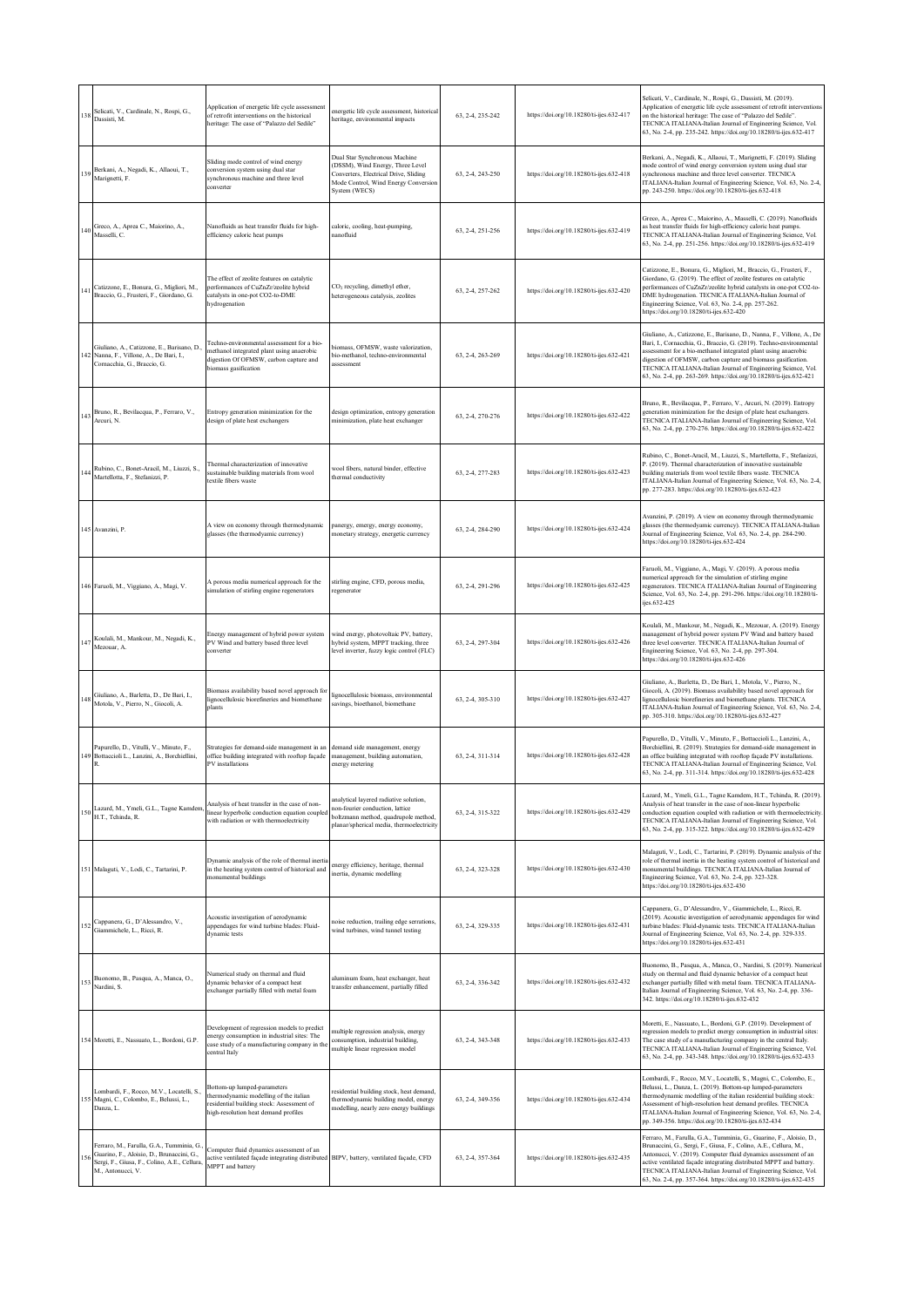|     | 157 Quattrocchi, F.                                                                                 | From separated laws and directives to a<br>unique regulatory issue in Europe about the<br>synergic and conflicting use of subsurface to<br>produce low carbon energy       | planning of: underground energy<br>ootential, natural gas storage,<br>geothermal energy, CO2, natural gas<br>storage, nuclear waste management.<br>water waste management, energy storage | 63, 2-4, 365-372 | https://doi.org/10.18280/ti-ijes.632-436 | Quattrocchi, F. (2019). From separated laws and directives to a<br>unique regulatory issue in Europe about the synergic and conflicting<br>ase of subsurface to produce low carbon energy. TECNICA<br>ITALIANA-Italian Journal of Engineering Science, Vol. 63, No. 2-4,<br>pp. 365-372. https://doi.org/10.18280/ti-ijes.632-436                                                 |
|-----|-----------------------------------------------------------------------------------------------------|----------------------------------------------------------------------------------------------------------------------------------------------------------------------------|-------------------------------------------------------------------------------------------------------------------------------------------------------------------------------------------|------------------|------------------------------------------|-----------------------------------------------------------------------------------------------------------------------------------------------------------------------------------------------------------------------------------------------------------------------------------------------------------------------------------------------------------------------------------|
|     | 158 Guelpa, E, Verda, V.                                                                            | Towards 4th generation district heating by<br>demand side management: A real application                                                                                   | lemand response, thermal network,<br>optimization, sustainability, future<br>energy systems                                                                                               | 63, 2-4, 373-380 | https://doi.org/10.18280/ti-ijes.632-437 | Guelpa, E, Verda, V. (2019). Towards 4th generation district<br>heating by demand side management: A real application. TECNICA<br>ITALIANA-Italian Journal of Engineering Science, Vol. 63, No. 2-4,<br>pp. 373-380. https://doi.org/10.18280/ti-ijes.632-437                                                                                                                     |
| 159 | Cantore, G., Mattarelli, E., Rinaldini,<br>C.A., Savioli, T., Scrignoli, F.                         | Experimental validation of a CFD-3D model<br>for analyzing dual fuel (CNG/Diesel)<br>combustion                                                                            | liesel, CNG, dual fuel, combustion,<br>CFD-3D                                                                                                                                             | 63, 2-4, 381-385 | https://doi.org/10.18280/ti-ijes.632-438 | Cantore, G., Mattarelli, E., Rinaldini, C.A., Savioli, T., Scrignoli, F.<br>(2019). Experimental validation of a CFD-3D model for analyzing<br>dual fuel (CNG/Diesel) combustion. TECNICA ITALIANA-Italian<br>Journal of Engineering Science, Vol. 63, No. 2-4, pp. 381-385.<br>https://doi.org/10.18280/ti-ijes.632-438                                                          |
|     | 160 Bergero, S., Chiari, A.                                                                         | Heat transfer via unconditioned spaces: The<br>influence of the adjustment factor evaluation<br>method                                                                     | inconditioned spaces, adjustment factor<br>Btr, U, thermal bridges, building energy<br>need, UNI/TS 11300-1 calculation<br>procedure                                                      | 63, 2-4, 386-392 | https://doi.org/10.18280/ti-ijes.632-439 | Bergero, S., Chiari, A. (2019). Heat transfer via unconditioned<br>spaces: The influence of the adjustment factor evaluation method.<br>TECNICA ITALIANA-Italian Journal of Engineering Science, Vol.<br>63, No. 2-4, pp. 386-392. https://doi.org/10.18280/ti-ijes.632-439                                                                                                       |
| 161 | Masri, T., Ounis, H., Benchabane, A.,<br>Sedira, L.                                                 | Effect of lignin on the mechanical properties<br>of a composite material based on date palm<br>leaflets and expanded polystyrene wastes                                    | pio-composite, mechanical<br>characterization, vegetal waste.<br>industrial waste, low-cost, recycling                                                                                    | 63, 2-4, 393-396 | https://doi.org/10.18280/ti-ijes.632-440 | Masri, T., Ounis, H., Benchabane, A., Sedira, L. (2019). Effect of<br>lignin on the mechanical properties of a composite material based on<br>date palm leaflets and expanded polystyrene wastes. TECNICA<br>ITALIANA-Italian Journal of Engineering Science, Vol. 63, No. 2-4,<br>pp. 393-396. https://doi.org/10.18280/ti-ijes.632-440                                          |
|     | 162 Verda, V., Guelpa, E.                                                                           | Modelling approach for fast simulation and<br>optimization of large district heating networks                                                                              | listrict heating, network models,<br>reduced models, system operation                                                                                                                     | 63, 2-4, 397-403 | https://doi.org/10.18280/ti-ijes.632-441 | Verda, V., Guelpa, E. (2019). Modelling approach for fast<br>imulation and optimization of large district heating networks.<br>TECNICA ITALIANA-Italian Journal of Engineering Science, Vol.<br>63, No. 2-4, pp. 397-403. https://doi.org/10.18280/ti-ijes.632-441                                                                                                                |
|     | 163 Mariani, A., Morrone, B., Unich, A.                                                             | Bottoming organic Rankine cycles for<br>bassenger cars                                                                                                                     | organic rankine cycle, internal<br>combustion engine, real driving emission<br>est, thermodynamic modeling, energy<br>recovery systems                                                    | 63, 2-4, 404-408 | https://doi.org/10.18280/ti-ijes.632-442 | Mariani, A., Morrone, B., Unich, A. (2019). Bottoming organic<br>Rankine cycles for passenger cars. TECNICA ITALIANA-Italian<br>lournal of Engineering Science, Vol. 63, No. 2-4, pp. 404-408.<br>https://doi.org/10.18280/ti-ijes.632-442                                                                                                                                        |
|     | Capasso, L., Diana, A., Manca, O.,<br>Nardini, S., Vigna, S.                                        | Numerical investigation on a solar chimney in<br>a building façade under different climatic<br>ondition                                                                    | ntegrating solar system, chimney effect,<br>natural ventilation, building envelope                                                                                                        | 63, 2-4, 409-416 | https://doi.org/10.18280/ti-ijes.632-443 | Capasso, L., Diana, A., Manca, O., Nardini, S., Vigna, S. (2019).<br>Numerical investigation on a solar chimney in a building façade<br>under different climatic condition. TECNICA ITALIANA-Italian<br>lournal of Engineering Science, Vol. 63, No. 2-4, pp. 409-416.<br>https://doi.org/10.18280/ti-ijes.632-443                                                                |
|     | 165 Mariani, A., Unich, A., Minale, M.                                                              | EGR strategy for NOx emission reduction in<br>CAI engine fuelled with innovative biogas                                                                                    | EGR strategy, biogas, Internal<br>Combustion Engines (ICE), Controlled<br>Auto Ignition (CAI)                                                                                             | 63, 2-4, 417-423 | https://doi.org/10.18280/ti-ijes.632-444 | Mariani, A., Unich, A., Minale, M. (2019). EGR strategy for NOx<br>emission reduction in a CAI engine fuelled with innovative biogas.<br>TECNICA ITALIANA-Italian Journal of Engineering Science, Vol.<br>63, No. 2-4, pp. 417-423. https://doi.org/10.18280/ti-ijes.632-444                                                                                                      |
|     | Cannavale, A., Martellotta, F., Matteis,<br>V.D., Ayr, U.                                           | Bio-compatible core-shell nanostructured<br>PCMs for thermal comfort in lightweight<br>constructions                                                                       | nanostructured PCMs, sol-gel synthesis,<br>thermal comfort                                                                                                                                | 63, 2-4, 424-430 | https://doi.org/10.18280/ti-ijes.632-445 | Cannavale, A., Martellotta, F., Matteis, V.D., Ayr, U. (2019). Bio-<br>ompatible core-shell nanostructured PCMs for thermal comfort in<br>lightweight constructions. TECNICA ITALIANA-Italian Journal of<br>Engineering Science, Vol. 63, No. 2-4, pp. 424-430.<br>https://doi.org/10.18280/ti-ijes.632-445                                                                       |
| 167 | Liuzzi, S., Chio, P.D., Rubino, C.,<br>Stefanizzi, P.                                               | Energetic and economic comparison of<br>lighting systems in historical buildings: A case<br>study                                                                          | DIALux, EcoCALC, fluorescent lamps,<br>halogen lamps, LED, lighting system                                                                                                                | 63, 2-4, 431-436 | https://doi.org/10.18280/ti-ijes.632-446 | Liuzzi, S., Chio, P.D., Rubino, C., Stefanizzi, P. (2019). Energetic<br>and economic comparison of lighting systems in historical buildings<br>A case study. TECNICA ITALIANA-Italian Journal of Engineering<br>Science, Vol. 63, No. 2-4, pp. 431-436. https://doi.org/10.18280/ti-<br>ijes.632-446                                                                              |
|     | 168 Palazzo, P., Giannetti, F., Caruso, G.                                                          | A Preliminary Exergy Analysis of the EU<br><b>DEMO Fusion Reactor</b>                                                                                                      | fusion reactor, DEMO, balance of plant,<br>exergy balance, exergy efficiency, energy<br>storage system                                                                                    | 63, 2-4, 437-446 | https://doi.org/10.18280/ti-ijes.632-447 | Palazzo, P., Giannetti, F., Caruso, G. (2019). A Preliminary Exergy<br>Analysis of the EU DEMO Fusion Reactor. TECNICA ITALIANA-<br>Italian Journal of Engineering Science, Vol. 63, No. 2-4, pp. 437-<br>446. https://doi.org/10.18280/ti-ijes.632-447                                                                                                                           |
| 169 | Costa, M., Cirillo, D., Rocco, V.,<br>Tuccillo, R., La Villetta, M., Caputo, C.,<br>Martoriello, G. | Characterization and optimization of heat<br>recovery in a combined heat and power<br>generation unit                                                                      | micro combined heat and power, waste<br>heat recovery, biomass                                                                                                                            | 63, 2-4, 447-451 | https://doi.org/10.18280/ti-ijes.632-448 | Costa, M., Cirillo, D., Rocco, V., Tuccillo, R., La Villetta, M.,<br>Caputo, C., Martoriello, G. (2019). Characterization and<br>optimization of heat recovery in a combined heat and power<br>generation unit. TECNICA ITALIANA-Italian Journal of<br>Engineering Science, Vol. 63, No. 2-4, pp. 447-451.<br>https://doi.org/10.18280/ti-ijes.632-448                            |
|     | 170 Martellotta, F., Cannavale, A., Ayr, U.                                                         | machine learning approach to predict energy<br>consumptions in office and industrial<br>buildings as a function of weather data                                            | onsumption forecasting, machine<br>earning, industrial buildings                                                                                                                          | 63, 2-4, 452-458 | https://doi.org/10.18280/ti-ijes.632-449 | Martellotta, F., Cannavale, A., Ayr, U. (2019). machine learning<br>approach to predict energy consumptions in office and industrial<br>buildings as a function of weather data. TECNICA ITALIANA-<br>Italian Journal of Engineering Science, Vol. 63, No. 2-4, pp. 452-<br>458. https://doi.org/10.18280/ti-ijes.632-449                                                         |
|     | 171 Giannuzzi, F., Mesini, E., Quattrocchi, F.                                                      | Smart ancient cities: Towards PAES<br>compilation. The case history of Magliano-<br>Tuscany Region and Canary Islands                                                      | PAES-PEC, smart cities and<br>communities, smart ancient cities,<br>energy density low carbon, magliano<br>(Tuscany region), canary islands                                               | 63, 2-4, 459-466 | https://doi.org/10.18280/ti-ijes.632-450 | Giannuzzi, F., Mesini, E., Ouattrocchi, F. (2019). Smart ancient<br>cities: Towards PAES compilation. The case history of Magliano-<br>Tuscany Region and Canary Islands. TECNICA ITALIANA-Italian<br>lournal of Engineering Science, Vol. 63, No. 2-4, pp. 459-466.<br>https://doi.org/10.18280/ti-ijes.632-450                                                                  |
| 172 | Ferraro, V., Bevilacqua, P., Bruno, R.,<br>Arcuri, N.                                               | Energy savings in greenhouses through the<br>use of heat recovery systems                                                                                                  | energy saving, closed greenhouse, heat<br>recovery                                                                                                                                        | 63, 2-4, 467-473 | https://doi.org/10.18280/ti-ijes.632-451 | Ferraro, V., Bevilacqua, P., Bruno, R., Arcuri, N. (2019). Energy<br>savings in greenhouses through the use of heat recovery systems.<br>TECNICA ITALIANA-Italian Journal of Engineering Science, Vol.<br>63, No. 2-4, pp. 467-473. https://doi.org/10.18280/ti-ijes.632-451                                                                                                      |
|     | 173 Jaluria, Y.                                                                                     | Optimization of Thermal Systems to Reduce<br>Energy Consumption and Environmental<br>Effect                                                                                | energy, environment, modelling,<br>optimization, simulation, thermal<br>systems                                                                                                           | 63, 1, 1-12      | https://doi.org/10.18280/ti-ijes.630101  | Jaluria, Y. (2019). Optimization of Thermal Systems to Reduce<br>Energy Consumption and Environmental Effect. TECNICA<br>ITALIANA-Italian Journal of Engineering Science, Vol. 63, No. 1,<br>pp. 1-12. https://doi.org/10.18280/ti-ijes.630101                                                                                                                                    |
| 174 | Mutani, G., Todeschi, V., Grisolia, G.,<br>Lucia, U.                                                | Introduction to Constructal Law Analysis for<br>a Simplified Hourly Energy Balance Model of<br>Residential Buildings at District Scale                                     | puildings morphology, constructal law,<br>residential buildings, space heating<br>consumption model, urban scale                                                                          | 63, 1, 13-20     | https://doi.org/10.18280/ti-ijes.630102  | Mutani, G., Todeschi, V., Grisolia, G., Lucia, U. (2019).<br>Introduction to Constructal Law Analysis for a Simplified Hourly<br>Energy Balance Model of Residential Buildings at District Scale.<br>TECNICA ITALIANA-Italian Journal of Engineering Science, Vol.<br>63, No. 1, pp. 13-20. https://doi.org/10.18280/ti-ijes.630102                                               |
|     | Bilonoga, Y., Stybel, V., Lorenzini, E.,<br>Maksysko, O., Drachuk, U.                               | Changes in the Hydro-mechanical and<br>Thermo-physical Characteristics of Liquid<br>Food Products (for Example, Milk) under the<br><b>Influence of Natural Surfactants</b> | vegetable oils, average thickness of the<br>laminar boundary layers, surface<br>number, surfactants, coefficient of<br>surface tension                                                    | 63, 1, 21-27     | https://doi.org/10.18280/ti-ijes.630103  | Bilonoga, Y., Stybel, V., Lorenzini, E., Maksysko, O., Drachuk, U.<br>(2019). Changes in the Hydro-mechanical and Thermo-physical<br>Characteristics of Liquid Food Products (for Example, Milk) under<br>the Influence of Natural Surfactants. TECNICA ITALIANA-Italian<br>Journal of Engineering Science, Vol. 63, No. 1, pp. 21-27.<br>https://doi.org/10.18280/ti-ijes.630103 |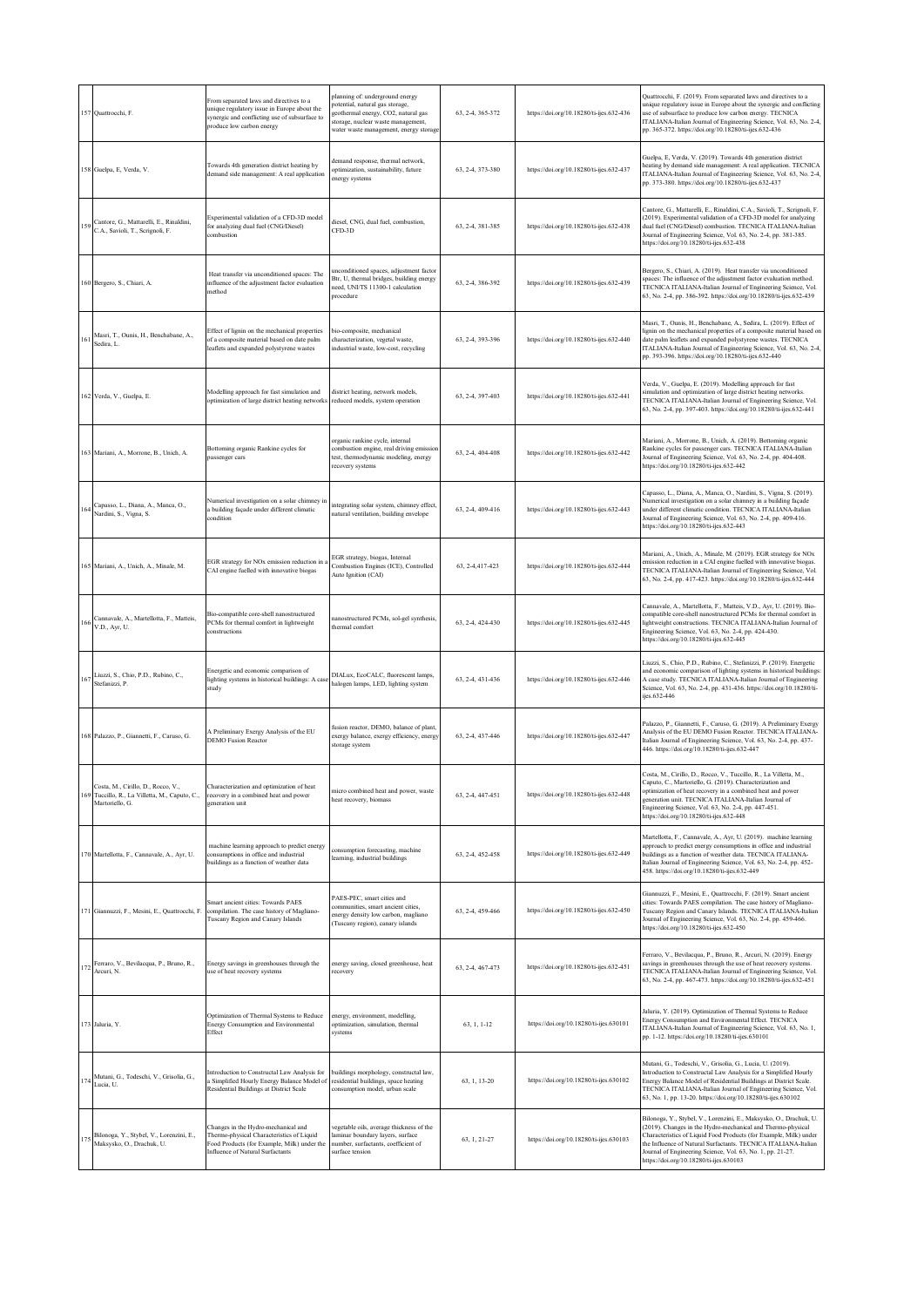| 176 | Balasubramaniam, V., Subramanian,<br>S.M., Kannan, V.P., Joseph, S.M.R.                         | 3D Printing in Biomedical Applications                                                                                                         | enzymatic incubation medium, birth<br>similar organs, 3D bio-printing, additive<br>nanufacturing, embryonic stem cell,<br>placental fluid                                                                                                             | 63, 1, 28-33      | https://doi.org/10.18280/ti-ijes.630104 | Balasubramaniam, V., Subramanian, S.M., Kannan, V.P., Joseph,<br>S.M.R. (2019). 3D Printing in Biomedical Applications. TECNICA<br>ITALIANA-Italian Journal of Engineering Science, Vol. 63, No. 1,<br>pp. 28-33. https://doi.org/10.18280/ti-ijes.630104                                                                    |
|-----|-------------------------------------------------------------------------------------------------|------------------------------------------------------------------------------------------------------------------------------------------------|-------------------------------------------------------------------------------------------------------------------------------------------------------------------------------------------------------------------------------------------------------|-------------------|-----------------------------------------|------------------------------------------------------------------------------------------------------------------------------------------------------------------------------------------------------------------------------------------------------------------------------------------------------------------------------|
|     | 177 Chinwuba Ike, C.                                                                            | Timoshenko Beam Theory for the Flexural<br>Analysis of Moderately Thick Beams -<br>Variational Formulation, and Closed Form<br>Solution        | imoshenko beam theory, moderately<br>hick beams, total potential energy<br>functional, culer-lagrange differential<br>quations, differential equations of<br>equilibrium, shear deformation                                                           | 63, 1, 34-45      | https://doi.org/10.18280/ti-ijes.630105 | Chinwuba Ike, C. (2019). Timoshenko Beam Theory for the Flexural<br>Analysis of Moderately Thick Beams - Variational Formulation, and<br>Closed Form Solution. TECNICA ITALIANA-Italian Journal of<br>Engineering Science, Vol. 63, No. 1, pp. 34-45.<br>https://doi.org/10.18280/ti-ijes.630105                             |
|     | 178 Piancastelli, L.                                                                            | Domestic Micro-cogeneration: A High<br>Efficiency, Cost Effective, Simple Solution                                                             | nicro.cogeneration, domestic, heating<br>boiler, micro-turbine                                                                                                                                                                                        | 63, 1, 46-51      | https://doi.org/10.18280/ti-ijes.630106 | Piancastelli, L. (2019). Domestic Micro-cogeneration: A High<br>Efficiency, Cost Effective, Simple Solution. TECNICA ITALIANA-<br>Italian Journal of Engineering Science, Vol. 63, No. 1, pp. 46-51.<br>https://doi.org/10.18280/ti-ijes.630106                                                                              |
| 179 | Greco, A., Aprea C., Maiorino, A.,<br>Masselli, C.                                              | On the Utilization of Nanofluids as Secondary<br>Fluid for Heat Transfer in a Magnetocaloric<br>Cooler                                         | nanofluids, magnetic refrigeration,<br>nagnetocaloric, AMR, heat transfer<br>fluid, CuO                                                                                                                                                               | 63, 1, 52-58      | https://doi.org/10.18280/ti-ijes.630107 | Greco, A., Aprea C., Maiorino, A., Masselli, C. (2019). On the<br>Utilization of Nanofluids as Secondary Fluid for Heat Transfer in a<br>Magnetocaloric Cooler. TECNICA ITALIANA-Italian Journal of<br>Engineering Science, Vol. 63, No. 1, pp. 52-58.<br>https://doi.org/10.18280/ti-ijes.630107                            |
|     | 180 Ahmad, M., Qayoum, A.                                                                       | Numerical Investigation of Dimensionless<br>Numbers on Macro-scale Synthetic Jet<br>Actuator in Quiescent Flow                                 | synthetic jet actuator, Strokes Length<br>(L), Stokes Number (S), active flow<br>control, lift enhancement                                                                                                                                            | 63, 1, 59-64      | https://doi.org/10.18280/ti-ijes.630108 | Ahmad, M., Qayoum, A. (2019). Numerical Investigation of<br>Dimensionless Numbers on Macro-scale Synthetic Jet Actuator in<br>Quiescent Flow. TECNICA ITALIANA-Italian Journal of<br>Engineering Science, Vol. 63, No. 1, pp. 59-64.<br>https://doi.org/10.18280/ti-ijes.630108                                              |
| 181 |                                                                                                 | Santangelo, P.E., Cannio, M., Romagnoli, Review of Catalyst-deposition Techniques for<br><b>PEMFC</b> Electrodes                               | catalysts, layers, manufacturing,<br>PEMFC, raw materials                                                                                                                                                                                             | 63.1.65-72        | https://doi.org/10.18280/ti-ijes.630109 | Santangelo, P.E., Cannio, M., Romagnoli, M. (2019). Review of<br>Catalyst-deposition Techniques for PEMFC Electrodes. TECNICA<br>ITALIANA-Italian Journal of Engineering Science, Vol. 63, No. 1,<br>pp. 65-72. https://doi.org/10.18280/ti-ijes.630109                                                                      |
|     | 182 Chabane, F., Khadraoui Z., Bensahal D.                                                      | Prediction of Global Solar Radiation on the<br>Horizontal Area with the Effect of Ambient<br>Temperature Part: II                              | solar radiation, experimental study,<br>ambient temperature, sun height,<br>correlation                                                                                                                                                               | 63, 1, 73-77      | https://doi.org/10.18280/ti-ijes.630110 | Chabane, F., Khadraoui Z., Bensahal D. (2019). Prediction of<br>Global Solar Radiation on the Horizontal Area with the Effect of<br>Ambient Temperature Part: II. TECNICA ITALIANA-Italian Journal<br>of Engineering Science, Vol. 63, No. 1, pp. 73-77.<br>https://doi.org/10.18280/ti-ijes.630110                          |
| 183 | Ike, C.C., Nwoji, C.U., Mama, B.O.,<br>Onah, H.N.                                               | cast Squares Weighted Residual Method for<br>Solving the Generalised Elastic Column<br><b>Buckling Problem</b>                                 | least squares weighted residual method,<br>generalised elastic column buckling<br>problem, asymmetric section, singly<br>symmetric section, doubly symmetric<br>section, characteristic buckling equation<br>algebraic eigenvalue eigenvector problen | 63, 1, 78-85      | https://doi.org/10.18280/ti-ijes.630111 | Ike, C.C., Nwoji, C.U., Mama, B.O., Onah, H.N. (2019). Least<br>Squares Weighted Residual Method for Solving the Generalised<br>Elastic Column Buckling Problem. TECNICA ITALIANA-Italian<br>lournal of Engineering Science, Vol. 63, No. 1, pp. 78-85.<br>https://doi.org/10.18280/ti-ijes.630111                           |
|     | 184 Trifirò, F.                                                                                 | <b>Fuels from Biomass</b>                                                                                                                      | biofuels, biomethan, biodiesel,<br>bioethanol, biobutanol, biohydrogen                                                                                                                                                                                | 63, 1, 86-93      | https://doi.org/10.18280/ti-ijes.630112 | Trifirò, F. (2019). Fuels from Biomass. TECNICA ITALIANA-<br>Italian Journal of Engineering Science, Vol. 63, No. 1, pp. 86-93.<br>https://doi.org/10.18280/ti-ijes.630112                                                                                                                                                   |
|     | 185 Liu, J.Y.                                                                                   | Theoretical and Experimental Analysis on<br>Wellbore Enhancement in Fractured<br>Formation through Tight Fracture Plugging b<br>Drilling Fluid | wellbore enhancement, Wellbore<br>Pressure (WP) Containment, Tight<br>Fracture Plugging (TFP) Zone,<br>subsurface formation, drilling fluids                                                                                                          | 63, 1, 94-100     | https://doi.org/10.18280/ti-ijes.630113 | Liu, J.Y. (2019). Theoretical and Experimental Analysis on Wellbore<br>Enhancement in Fractured Formation through Tight Fracture<br>Plugging by Drilling Fluid. TECNICA ITALIANA-Italian Journal of<br>Engineering Science, Vol. 63, No. 1, pp. 94-100.<br>https://doi.org/10.18280/ti-ijes.630113                           |
|     | 186 Dai, C.Q., Lv, Y.L.                                                                         | Failure Mechanism and Minimum Safe<br>Thickness of Grouting Reinforcement Ring in<br>Tunnels Excavated by Borehole Blasting                    | Borehole Blasting, Grouting<br>Reinforcement (GR), reinforcement ring<br>nstability, Minimum Safe Thickness<br>(MST)                                                                                                                                  | 63, 1, 101-107    | https://doi.org/10.18280/ti-ijes.630114 | Dai, C.Q., Lv, Y.L. (2019). Failure Mechanism and Minimum Safe<br>Thickness of Grouting Reinforcement Ring in Tunnels Excavated by<br>Borehole Blasting. TECNICA ITALIANA-Italian Journal of<br>Engineering Science, Vol. 63, No. 1, pp. 101-107.<br>https://doi.org/10.18280/ti-ijes.630114                                 |
| 187 | Narender, G.J., Manjula, N., Govardhan,<br>K., Rajashekar, M.N.                                 | Heat and Mass Transfer of Williamson<br>Nanofluid with the Effects of Viscous<br>Dissipation and Chemical Reaction                             | villiamson nanofluid, stretching surface,<br>viscous dissipation, chemical reaction<br>parameter, heat and mass transfer                                                                                                                              | 63, 1, 108-113    | https://doi.org/10.18280/ti-ijes.630115 | Narender, G.J., Manjula, N., Govardhan, K., Rajashekar, M.N.<br>(2019). Heat and Mass Transfer of Williamson Nanofluid with the<br>Effects of Viscous Dissipation and Chemical Reaction. TECNICA<br>ITALIANA-Italian Journal of Engineering Science, Vol. 63, No. 1,<br>pp. 108-113. https://doi.org/10.18280/ti-ijes.630115 |
|     | Gotovsky, M., Gotovsky, A., Mikhailov,<br>188 V., Kolpakov, S., Lychakov, V.,<br>Sukhorukov, Y. | Formic acid cycle as partial alternative to<br>Allam cycle less expensive and simpler                                                          | CO <sub>2</sub> Emissions, formic acid cycle,<br>ecologization of energy generation                                                                                                                                                                   | $61+1, 2, 49-54$  | https://doi.org/10.18280/ti-ijes.620201 | Gotovsky, M., Gotovsky, A., Mikhailov, V., Kolpakov, S.,<br>Lychakov, V., Sukhorukov, Y. (2018). Formic acid cycle as partial<br>alternative to Allam cycle less expensive and simpler. TECNICA<br>ITALIANA-Italian Journal of Engineering Science, Vol. 61+1, No. 2,<br>pp. 49-54. https://doi.org/10.18280/ti-ijes.620201  |
|     | 189 Negro, E., Cardinale, N., Rospi, G.                                                         | Thermo-hygrometric and comfort analysis of<br>a vernacular multi-room settlement in the<br>Sassi of Matera                                     | dynamic energy simulation, vernacular<br>buildings, thermo-hygrometric comfort,<br>microclimate analysis, bioclimatic<br>strategies                                                                                                                   | $61+1, 2, 55-63$  | https://doi.org/10.18280/ti-ijes.620202 | Vegro, E., Cardinale, N., Rospi, G. (2018). Thermo-hygrometric and<br>comfort analysis of a vernacular multi-room settlement in the Sassi<br>of Matera. TECNICA ITALIANA-Italian Journal of Engineering<br>Science, Vol. 61+1, No. 2, pp. 55-63. https://doi.org/10.18280/ti-<br>ijes.620202                                 |
|     | 190 Balocco, C., Rocchetti, A., Niccolai, T.                                                    | Simulation of historical buildings and plant<br>system. La Montagnola primary school in<br>Florence                                            | energy saving, building refurbishment,<br>dynamic simulation, historical buildings,<br>plant retrofitting                                                                                                                                             | $61+1, 2, 64-73$  | https://doi.org/10.18280/ti-ijes.620203 | Balocco, C., Rocchetti, A., Niccolai, T. (2018). Simulation of<br>historical buildings and plant system. La Montagnola primary school<br>in Florence. TECNICA ITALIANA-Italian Journal of Engineering<br>Science, Vol. 61+1, No. 2, pp. 64-73. https://doi.org/10.18280/ti-<br>ijes.620203                                   |
|     | 191 Mutani, G., Fontanive, M., Arboit, M.E.                                                     | Energy-use modelling for residential buildings<br>in the metropolitan area of Gran Mendoza<br>(AR)                                             | space heating energy-use, residential<br>buildings, GIS-based modelling, urban<br>scale, Mendoza (AR)                                                                                                                                                 | $61+1, 2, 74-82$  | https://doi.org/10.18280/ti-ijes.620204 | Mutani, G., Fontanive, M., Arboit, M.E. (2018). Energy-use<br>modelling for residential buildings in the metropolitan area of Gran<br>Mendoza (AR). TECNICA ITALIANA-Italian Journal of<br>Engineering Science, Vol. 61+1, No. 2, pp. 74-82.<br>https://doi.org/10.18280/ti-ijes.620204                                      |
| 192 | Passerini, F., Bassani, A., Magrini, A.,<br>Costa, A.                                           | Heat transfer through the building envelope<br>dynamic models and validation                                                                   | puildings, energy modelling, heat<br>ransfer                                                                                                                                                                                                          | $61+1, 2, 83-89$  | https://doi.org/10.18280/ti-ijes.620205 | Passerini, F., Bassani, A., Magrini, A., Costa, A. (2018). Heat<br>transfer through the building envelope dynamic models and<br>validation. TECNICA ITALIANA-Italian Journal of Engineering<br>Science, Vol. 61+1, No. 2, pp. 83-89. https://doi.org/10.18280/ti-<br>jes.620205                                              |
|     | 193 Trancossi, M., Kay, J., Cannistraro, M.                                                     | Peltier cells based acclimatization system for a<br>container passive building                                                                 | Peltier cells, heat pump, acclimatization,<br>first law analysis, second law analysis,<br>container house, solar energy                                                                                                                               | $61+1, 2, 90-96$  | https://doi.org/10.18280/ti-ijes.620206 | Trancossi, M., Kay, J., Cannistraro, M. (2018). Peltier cells based<br>acclimatization system for a container passive building. TECNICA<br>ITALIANA-Italian Journal of Engineering Science, Vol. 61+1, No. 2,<br>pp. 90-96. https://doi.org/10.18280/ti-ijes.620206                                                          |
|     | 194 Fracastoro, G.V.                                                                            | Being the energy manager in a technical<br>university                                                                                          | energy manager, building retrofit,<br>renewable energy, sustainable campus                                                                                                                                                                            | $61+1, 2, 97-101$ | https://doi.org/10.18280/ti-ijes.620207 | Fracastoro, G.V. (2018). Being the energy manager in a technical<br>university. TECNICA ITALIANA-Italian Journal of Engineering<br>Science, Vol. 61+1, No. 2, pp. 97-101. https://doi.org/10.18280/ti-<br>jes.620207                                                                                                         |